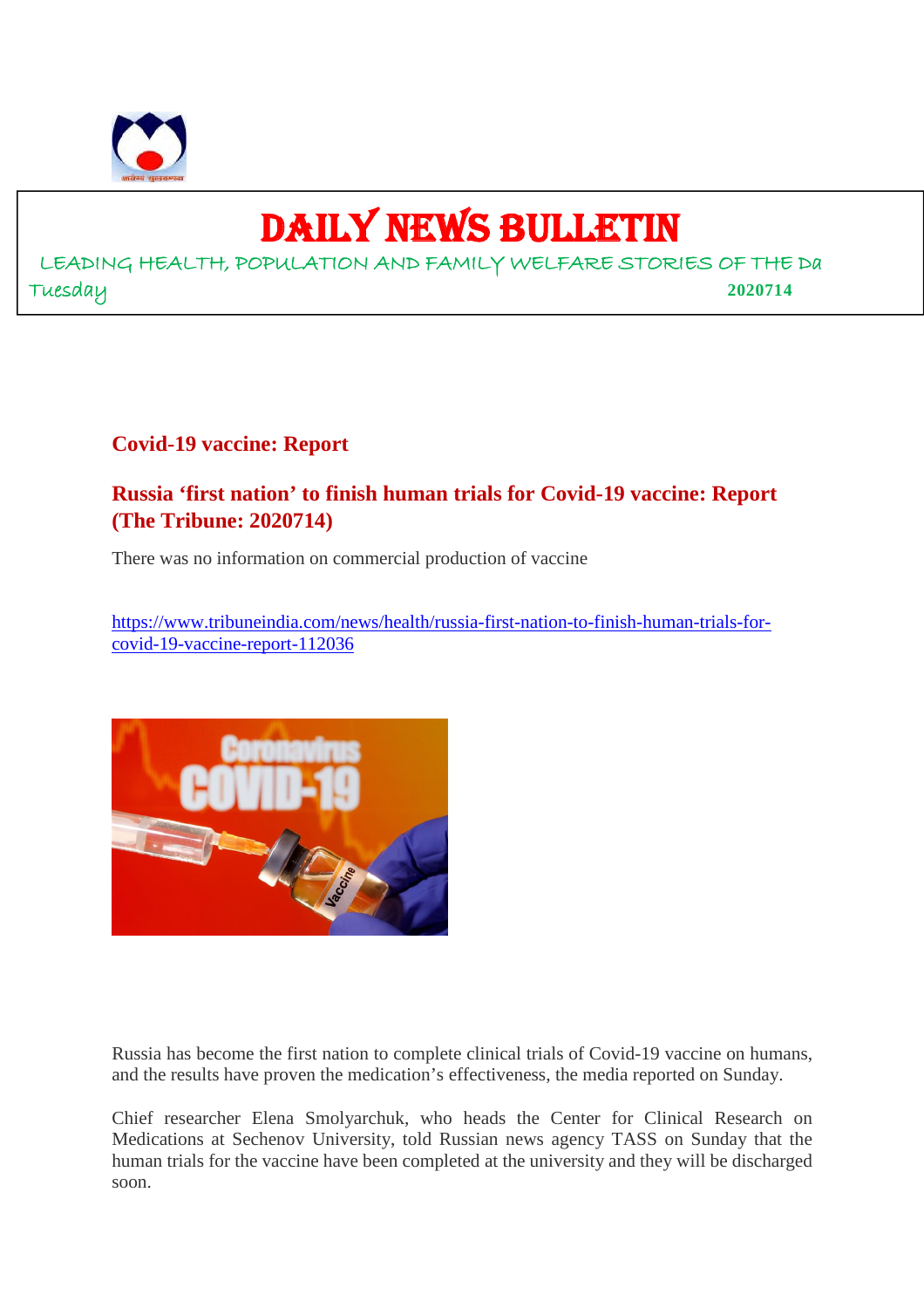"The research has been completed and it proved that the vaccine is safe. The volunteers will be discharged on July 15 and July 20," Smolyarchuk was quoted as saying in the report.

There was, however, no further information on when this vaccine would enter commercial production stage.

Russia had allowed clinical trials of two forms of a potential Covid-19 vaccine developed by the Gamaleya National Research Center for Epidemiology and Microbiology on June 18.

The first vaccine, in the form of a solution for intramuscular administration, was carried out at the Burdenko Military Hospital.

Another vaccine, in the form of a powder for the preparation of a solution for intramuscular administration, was carried out at Sechenov First Moscow State Medical University.

The first stage of research on the vaccine at Sechenov University involved a group of 18 volunteers and the second group involved 20 volunteers.

After vaccination, all volunteers were expected to remain in isolation in a hospital for 28 days.

Earlier, results of the COVID-19 vaccine tests performed on a group of volunteers in Russia showed that they were developing immunity to the coronavirus.

"The data obtained by the Gamalei National Research Center for Epidemiology and Microbiology, proves that volunteers of the first and second groups are forming an immune response after injections of the vaccine against the coronavirus," according to an earlier statement from the Russian Defense Ministry.

Russia has reported 719,449 cases and 11,188 deaths to date.

There are at least 21 vaccines currently under key trials, according to the World Health Organisation (WHO).

The overall number of global COVID-19 cases was nearing 12.7 million, while the deaths have increased to more than 564,000, according to Johns Hopkins University in the US.

As of Sunday morning, the total number of cases stood at 12,681,472, while the fatalities rose to 564,420.

The US accounted for the world's highest number of infections and fatalities at 3,245,158 and 134,764. Brazil came in the second place with 1,839,850 infections and 71,469 deaths. — IANS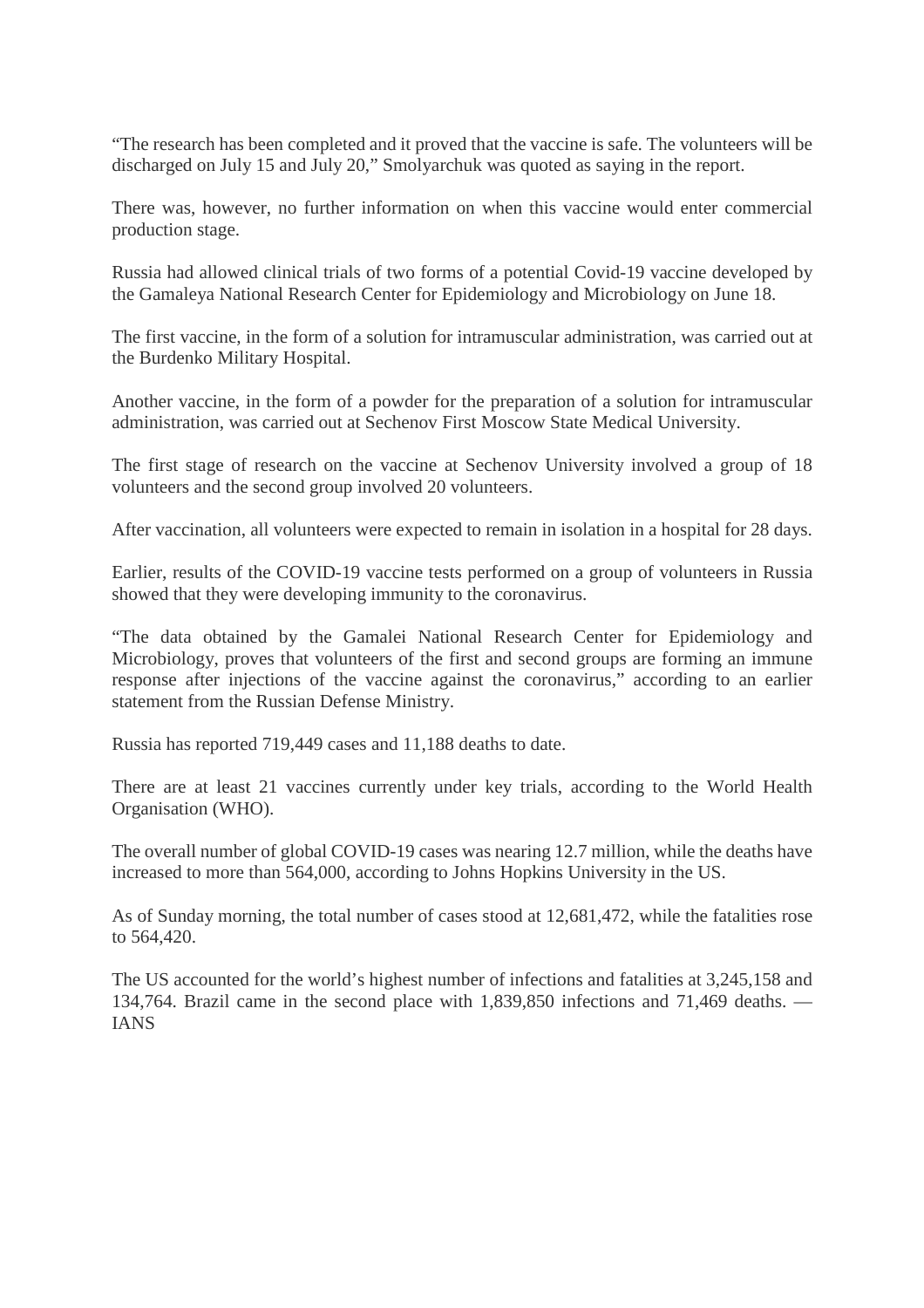#### **COVID biomedical waste- environmental challenge**

#### **COVID biomedical waste poses environmental challenge (The Tribune: 2020714)**

https://www.tribuneindia.com/news/health/covid-biomedical-waste-poses-environmentalchallenge-112389

Experts seek pro-active action from government, industry, stake-holders

COVID biomedical waste poses environmental challenge The world is facing a new challenge in disposing masks, gloves and personal protective equipment amid the COVID-19 crisis.

Already fighting pollution created by single-use plastics and other non-biodegradable material, the world is facing a new challenge in disposing masks, gloves and personal protective equipment amid the COVID-19 crisis.

Environmentalists say PPEs, masks and gloves are mainly made of plastic and are neither biodegradable nor recyclable. Amid the ongoing health crises, they are creating an unexpected impact on the environment resulting in "a silent, invisible health hazard for a large number of people"

"The government needs to act now to ensure a green recovery that incentivises sustainability. Our health care governance and industry must also quickly respond, install toxic gas absorbing filters and take all necessary steps for safe disposal of the huge amounts of biomedical waste being generated," says Soumya Dutta, an environmental expert.

Dutta says while health workers and frontline workers must be protected, in many places these are openly disposed of, threatening the spread of diseases to larger populations. Even in the case of "systematic disposal" most of these are being burned in incinerators, leading to the creation of two very toxic carcinogenic gases—Dioxin and Furan.

"Most of our hospital Incinerators do not lave specialised filters to eliminate them. This is creating a silent, invisible health hazard for a large number of people living around these incinerators and might end up having cancer and other diseases in the years to come," adds Dutta.

Meanwhile, according to Ramnath Vaidyanathan, General Manager (Sustainability) at Godrej Industries Limited, carelessly discarded PPEs can end up polluting land, rivers and oceans, adding to the glut of plastic waste already threatening the ecosystem. "It is imperative for the country to step up efforts to sensitise regarding proper handling of biomedical waste to protect the environment and reduce the threat of Covid-19," he says.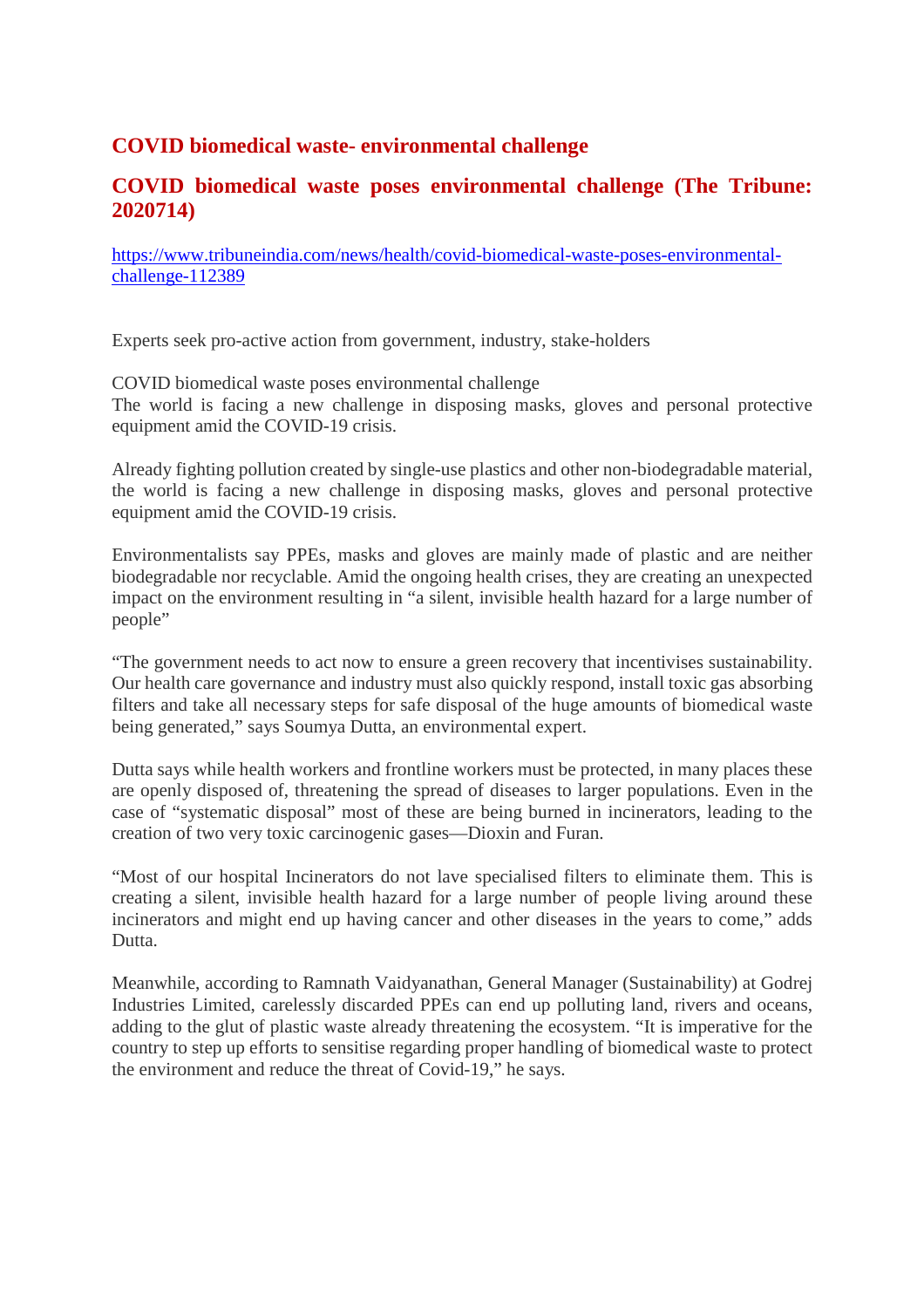#### **Immune system**

#### **Understanding bat immune system may help identify new COVID-19 drug targets, scientists say (The Tribune: 2020714)**

https://www.tribuneindia.com/news/health/understanding-bat-immune-system-may-helpidentify-new-covid-19-drug-targets-scientists-say-112360

Bats have specific mechanisms which reduce the replication of viruses in their bodies, and also dampen their immune response to a virus.

Understanding bat immune system may help identify new COVID-19 drug targets, scientists say

bats have specific mechanisms which reduce the replication of viruses in their bodies, and also dampen their immune response to a virus..

The capacity of bats to tolerate viruses such as the novel coronavirus may stem from their ability to control inflammation, according to a review of studies which says understanding the immune system of the flying mammals can provide new drug targets for human therapies against COVID-19.

Researchers, including those from the University of Rochester in the US, said while bats are the ancestral hosts to many deadly viruses affecting humans such as Ebola, rabies, and the novel coronavirus, SARS-CoV-2, the flying mammals themselves tolerate these pathogens without ill effects.

"Although humans experience adverse symptoms when afflicted with these pathogens, bats are remarkably able to tolerate viruses, and, additionally, live much longer than similar-sized land mammals," they noted in a statement.

In the review research, published in the journal Cell Metabolism, the scientists assessed how the natural ability of bats to control inflammation may be contributing to their longevity and tendency to fight off diseases.

"With COVID-19, the inflammation goes haywire, and it may be the inflammatory response that is killing the patient, more so than the virus itself," said study co-author Vera Gorbunova from the University of Rochester.

"The human immune system works like that—once we get infected, our body sounds an alarm and we develop a fever and inflammation," Gorbunova explained.

She said the goal of this immune system response in humans is to kill the virus and fight infection, but added that it can also be a detrimental response as patients' bodies overreact to the threat.

But unlike humans, the scientists said bats have specific mechanisms which reduce the replication of viruses in their bodies, and also dampen their immune response to a virus.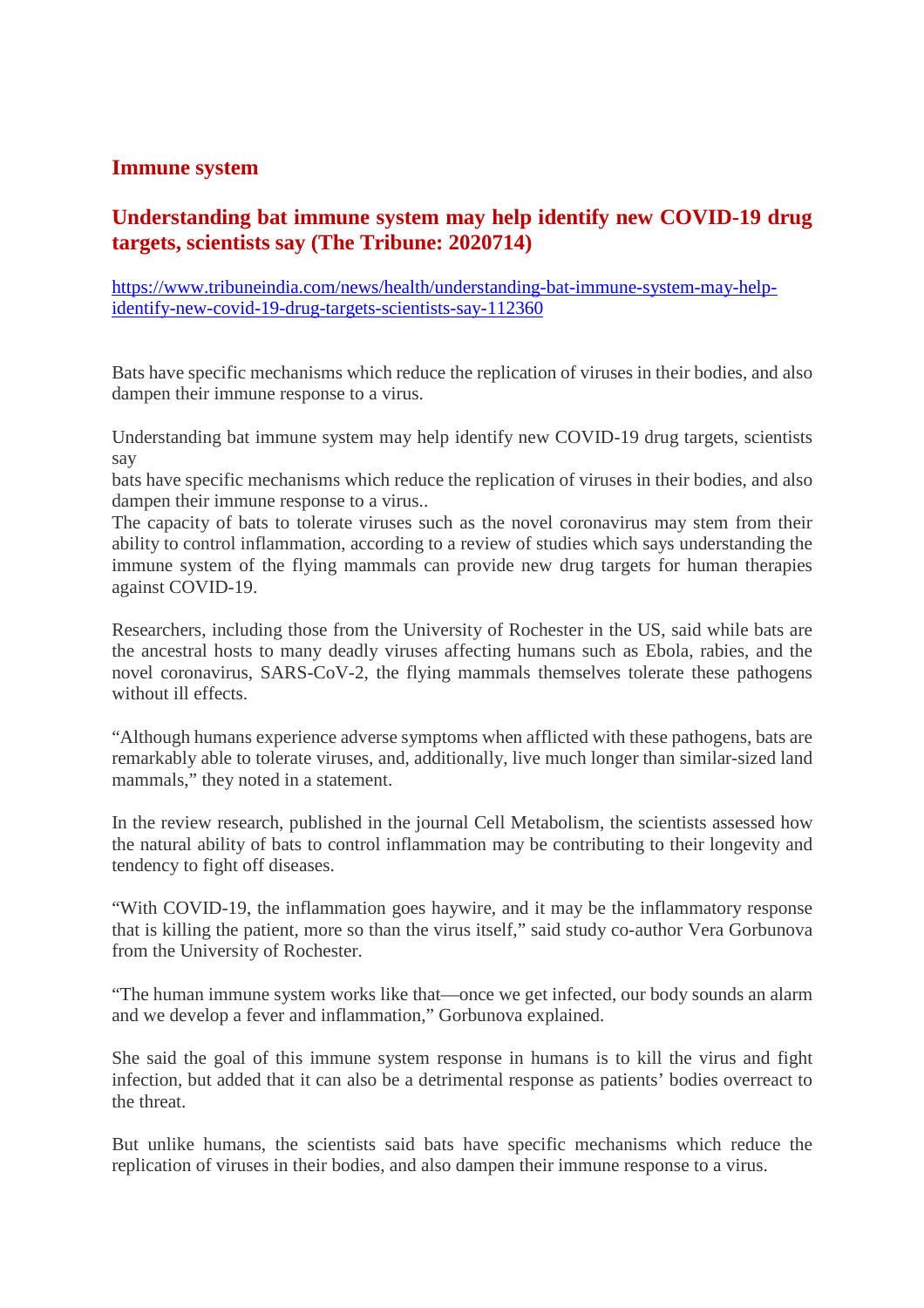As a result, they said there is a beneficial balance in bats with their immune systems controlling viruses, and at the same time not mounting a strong inflammatory response.

According to the researchers, one of the factors for this ability may be driven by their flight.

Bats, being the only mammals that can fly, require that they adapt to rapid increases in body temperature, sudden surges in metabolism, and molecular damage, the scientists explained.

They said these adaptations may also assist in disease resistance.

The researchers said another factor contributing to the heightened immunity in bats may be due to their environment, where many species of the flying mammals live in dense colonies, and hang close together on cave ceilings or trees.

"Bats are constantly exposed to viruses. They are always flying out and bringing back something new to the cave or nest, and they transfer the virus because they live in such close proximity to each other," said Andrei Seluanov, another co-author of the study.

Because bats are constantly exposed to viruses, the scientists believe their immune systems are in a "perpetual arms race with pathogens"—a pathogen will enter the organism, the immune system will evolve a mechanism to combat the pathogen, the pathogen will evolve again, and so on.

"Dealing with all of these viruses may be shaping bats' immunity and longevity," Gorbunova said.

While humans may be developing social habits that parallel those of bats, we have not yet evolved bats' sophisticated mechanisms to combat viruses as they emerge and swiftly spread, the scientists noted.

"COVID-19 has such a different pathogenesis in older people. Age is one of the most critical factors between living and dying, and we have to treat aging as a whole process instead of just treating individual symptoms," Gorbunova said.

According to the researchers studying bats' immune systems can provide new targets for human therapies to fight diseases and aging.

Citing an example, they said bats have mutated or completely eliminated several genes involved in inflammation, adding that scientists can develop drugs to inhibit these genes in humans.

"Humans have two possible strategies if we want to prevent inflammation, live longer, and avoid the deadly effects of diseases like COVID-19," Gorbunova said.

"One would be to not be exposed to any viruses, but that's not practical. The second would be to regulate our immune system more like a bat," she added. PTI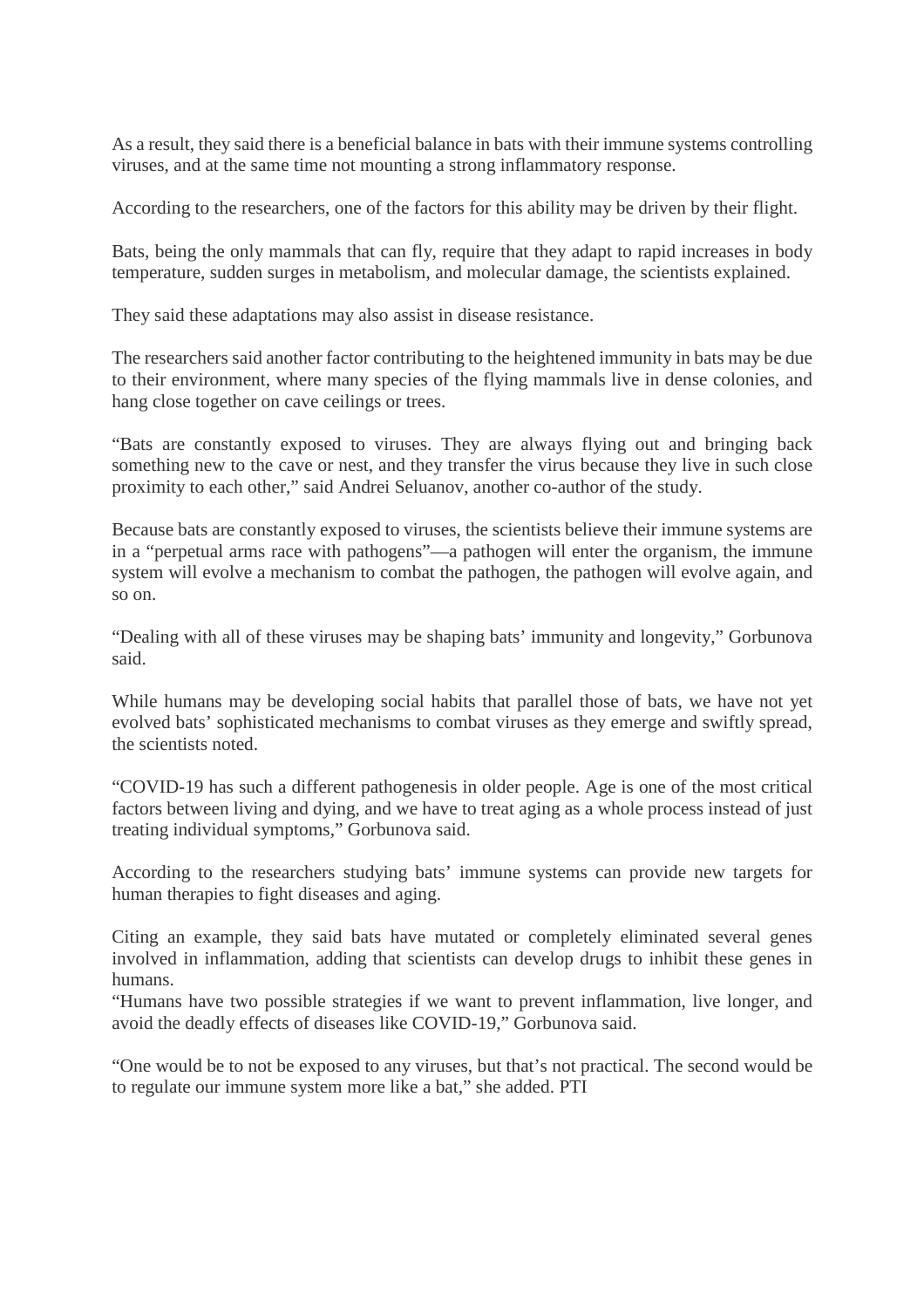#### **Changing lifestyle:**

#### **Changing lifestyle: Added screen time taking toll on health of Jalandhar residents More cases of backache, neck pain & eye strain being reported (The Tribune: 2020714)**

https://www.tribuneindia.com/news/health/changing-lifestyle-added-screen-time-taking-tollon-health-of-jalandhar-residents-112314

Changing lifestyle: Added screen time taking toll on health of Jalandhar residents Dr Navjot Dahiya, Orthopaedician

As the Covid-19 pandemic has turned our home into our workspace, complaints related to backache, neck pain, eye strain and associated sleeplessness have witnessed a surge.

For online classes and office work, both students and the work-from-employees have been using laptops and mobiles for prolonged hours these days. Instead of using a table and chair to study or work, they rather prefer sitting on sofa, couch or bed in order to work amid the comforts of home.

Dr Navjot Dahiya, a city-based Orthopedic Doctor, said, "With all the stay-at-home activities, our screen time has increased exponentially. Our online activities have also increased. But there is a dire need to understand its flip side. It is having a detrimental effect on our eyes and is also affecting our overall health."

He said making use of bed or sofa for a long time while watching TV, working or studying, weakens and tightens muscles, stiffening the back, shoulders and neck. The cases of cervical, backache and neck pain have increased manifolds these days, owing to the sedentary lifestyle of people.

Tanishtha Kaura, a social media marketer, who has been working from home these days, said it has become difficult to handle work from home considering the impact it has on our health. "I developed severe back and neck pain after working from my bed and constantly looking down at the laptop for long hours. We should adopt ergonomic postures to enhance our work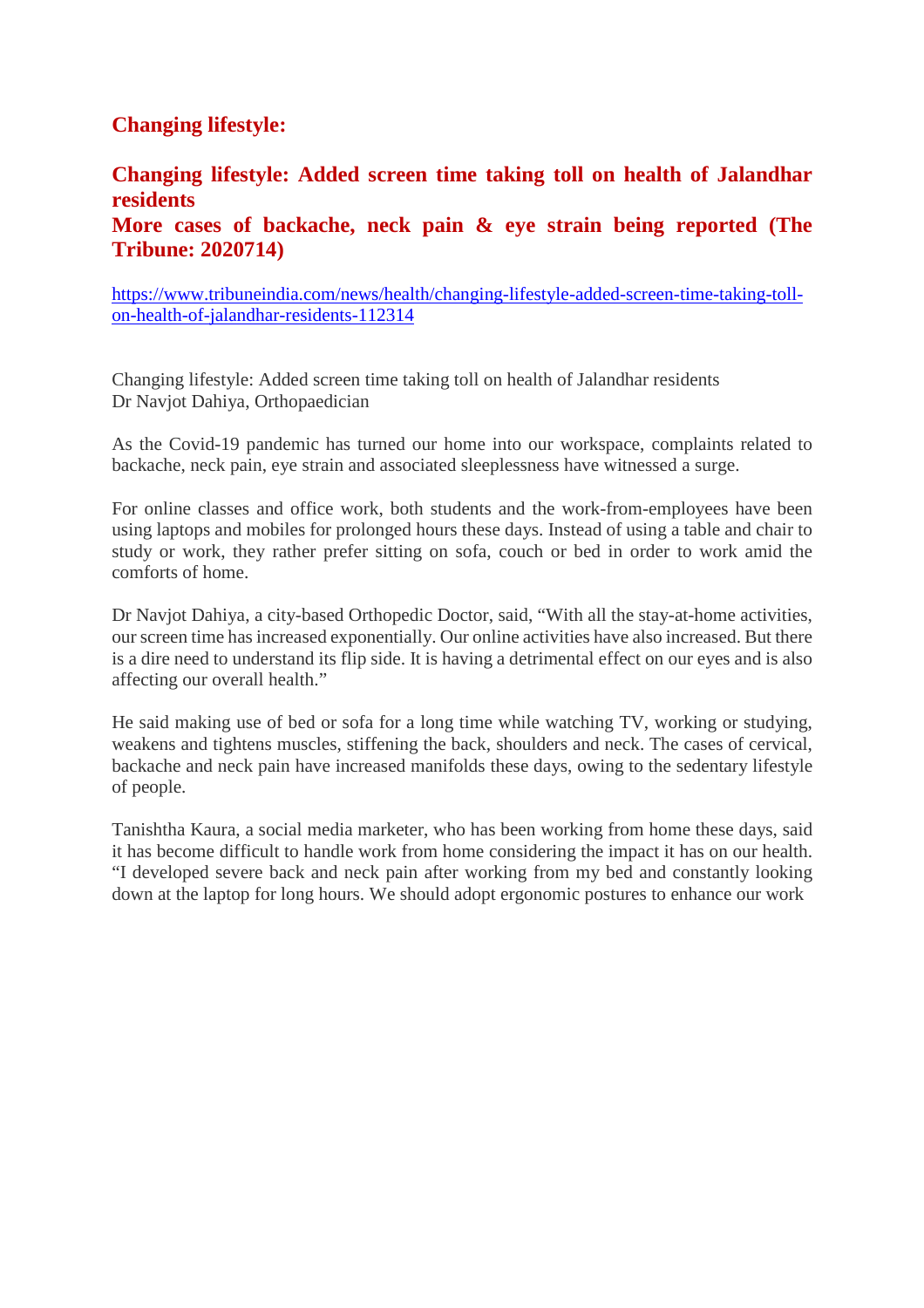#### **Covid-19: What you need to know today (Hindustan Times: 2020714)**

https://epaper.hindustantimes.com/Home/ArticleView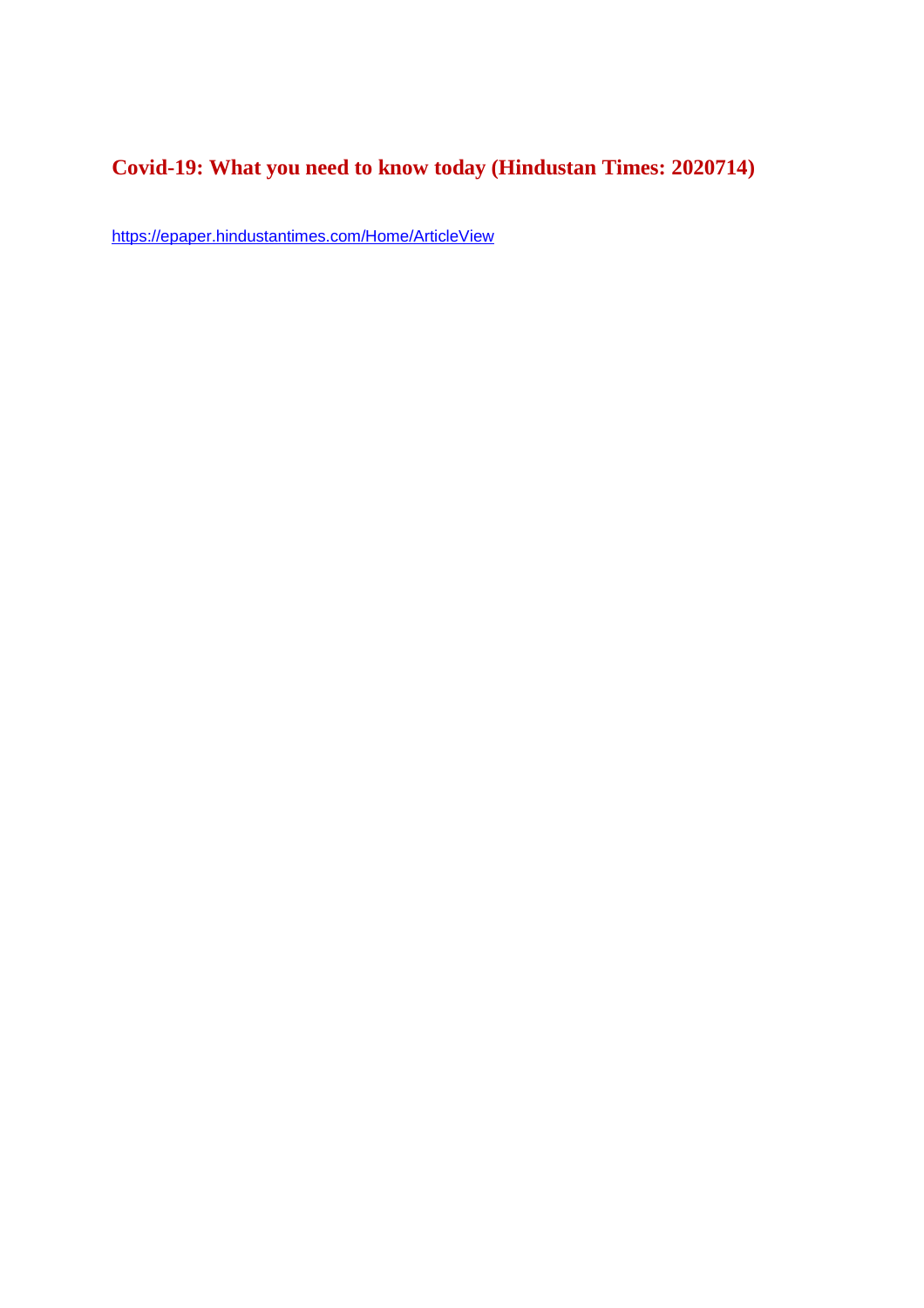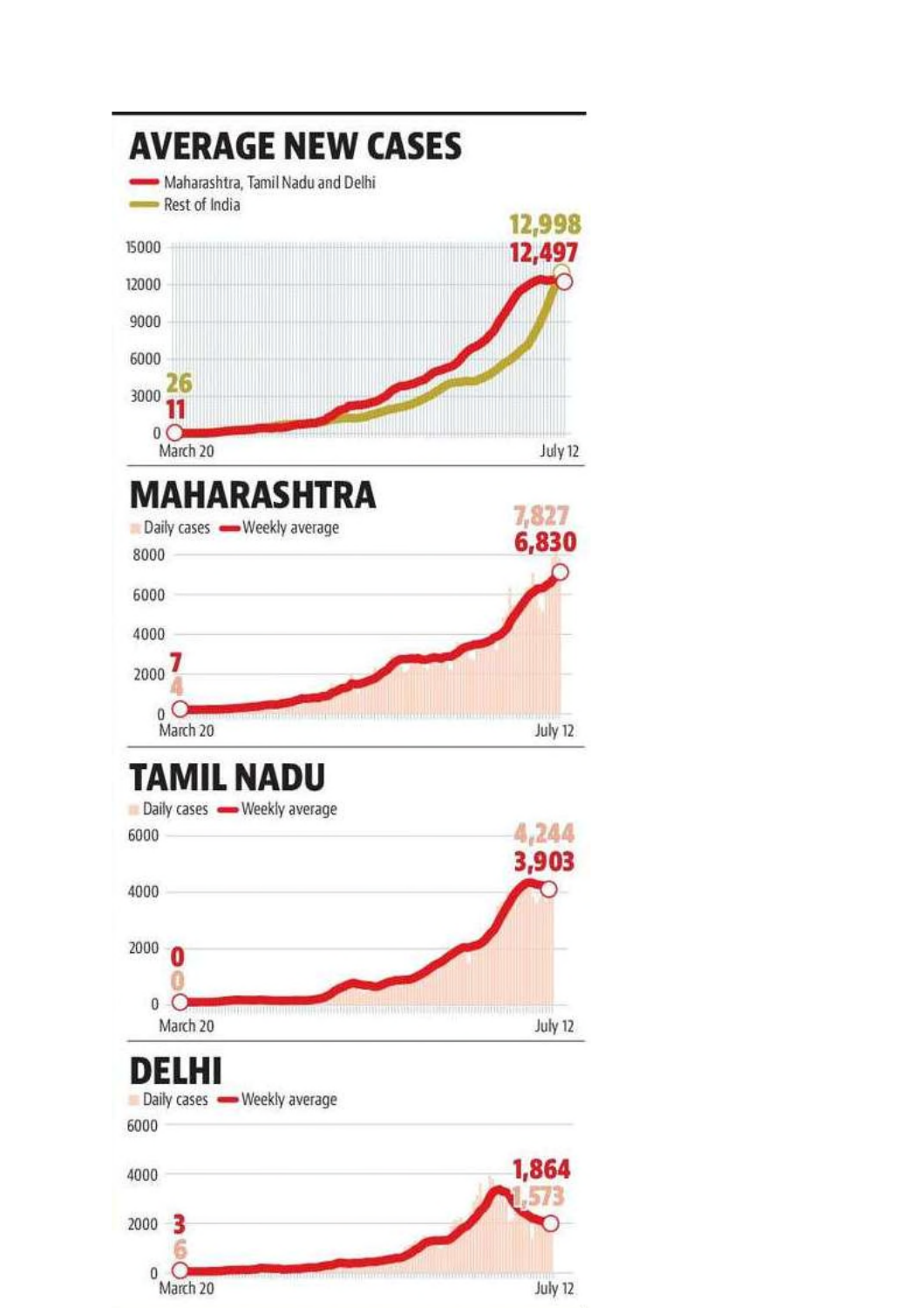My current obsession, in tracking the spread of the coronavirus disease pandemic around the world, is curves and waves — and readers of this column will likely encounter both this week, as well as some hypotheses about them.

Several experts including Dr Anthony Fauci, the US immunologist who is the head of the National Institute of Allergy and Infectious Diseases, believe that countries such as the US are not seeing a second wave of infections, just a continuation of the first. They are right — at the country level.

At the regional level, I have a different opinion. I believe that the first wave is over in at least some US states (New York is one, for sure), just as it is in continental Europe. As the infection has picked up in other US states, the plateauing and dip in the curve of daily new infections at an aggregate level — very evident in the middle of June — has been offset to an extent that it is no longer visible. But New York, for instance, is showing a curve that has flattened. It peaked in mid-April, and is now perfectly flat (the seven-day average for new cases, on July 11, according to the NYT, was 634, way off its peaks of nearly 10,000 in mid-April). If the state sees a consistent increase in cases — one hopes it doesn't — it will definitely be a second wave of infections. The state has clearly fought off the first.

A similar curve, mapping daily new cases and the weekly average of new cases for the three Indian states that have seen the most cases — and which, on Sunday evening, accounted for 58% of all Covid-19 cases and 67% of all deaths in the country — throws up some interesting conclusions.

Delhi has definitely flattened the curve, although the peak is a little too narrow for my liking (in general, the peaks of many distributions, including infections, are more rounded and gradual).

Tamil Nadu appears to be in the very early stages of flattening the curve.

And Maharashtra is still seeing an increase in cases — although HT's reporting has shown that Mumbai itself may have flattened the curve a bit.

At an aggregate level, starting the last week of June, the curve of infections (new cases) in these three states is beginning to plateau. Sure, this may be just an aberration — but if it is, we will know soon enough. The reason it finds mention here is because it is in keeping with the trend of how the infection has waxed and waned globally. For a little over two months, Delhi, Maharashtra and Tamil Nadu have driven India's Covid-19 numbers. That may be changing.

For the first time since early May, on July 10, the total number of new cases in the rest of the country exceeded the aggregate number of new cases in the three states. This, too, fits in with what we know of how the pandemic spreads through a population. Much like the US — this column has pointed out that the US can be compared to India because both countries are large in terms of geographical area (the US is much larger) and population (India has a much higher population) — India is beginning to see a significant proportion of the new cases coming from states outside Delhi, Maharashtra, and Tamil Nadu.

Purely in numerical terms, this could mean an increase in the number of new cases, perhaps to hitherto unseen levels. The good news from Delhi and, perhaps, Tamil Nadu, has to be tempered by the bad news from the rest of India.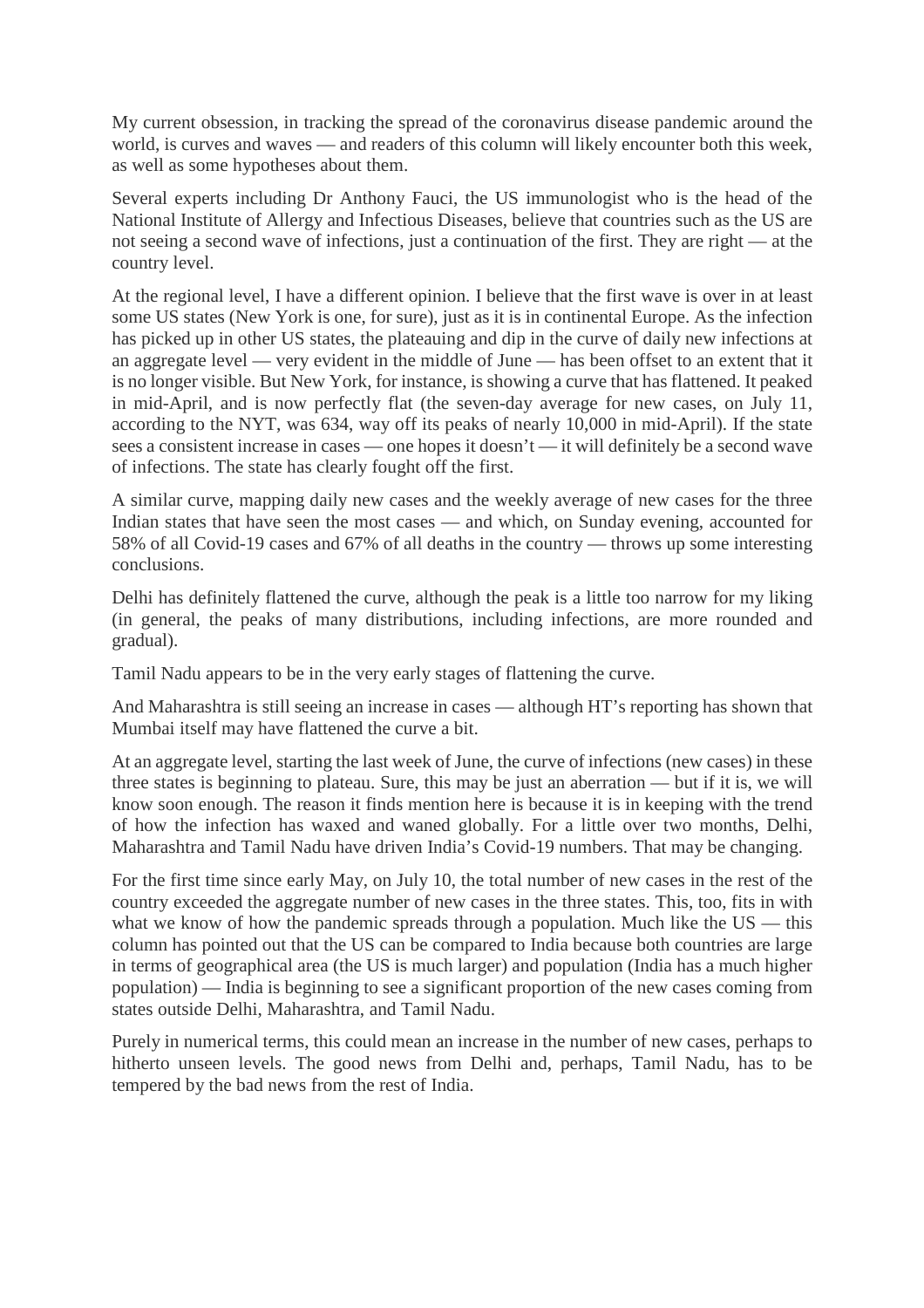#### **Recovery rate improves,**

#### **As recovery rate improves, nearly 72% Covid beds free (Hindustan Times: 2020714)**

'INFRA ADEQUATE': Govt not converting stadiums into makeshift hospitals yet

https://epaper.hindustantimes.com/Home/ArticleView

Government reports show that as on Monday, 11,130 Covid beds in hospitals -- of a total of 15,359 -- were vacant. mohd zakir/Ht photo HT Correspondent

With the recovery rate steadily rising in Delhi, the availability of Covid-19 beds in Delhi's hospitals for the first time touched 72% in the second week of this month (July 6-12). The bed availability during the second week of June (June 8-14) was only 44%, government data showed on Monday.

"The numbers mean that today, more patients are being discharged than admitted in hospitals. As many as 72% of the total beds are now available and vacant in Delhi, as opposed to 65% last week. More beds are being added every week and these are reserved for patients with moderate to severe symptoms," a media advisor to chief minister Arvind Kejriwal said on Monday.

The number of available beds continues to rise with nearly 200 more getting vacant on Monday. Government reports showed that as on Monday, as many as 10,944 Covid beds in hospitals were vacant against the total of 15,253 beds.

On Sunday, 10,938 beds were available, the number on Saturday 10,751 and 10,631 beds were vacant on Friday. Availability of Covid-19 beds in Delhi had crossed the 10,000-mark for the first time on July 6, when 10,051 beds were vacant.

Gauging the favourable conditions and easy availability of beds, the government has put on hold a plan to convert stadiums such as Talkatora and Pragati Maidan and more banquet halls into makeshift hospitals.

"Delhi's recovery rate is 79.98% now, which is better than the national average of 62.93%. Plasma therapy has helped in improving the recovery rate as well as reducing the fatality rate which has declined to 3% now from 3.64% between June 22 and July 5. It is because of these positive indices that we do not immediately requite the creation of more large scale Covid facilities," said a senior government official.

Apart from attaching at least five hotels with hospitals, the government has attached eight banquet halls with big Covid-19 hospitals for them to be converted into Covid facilities. In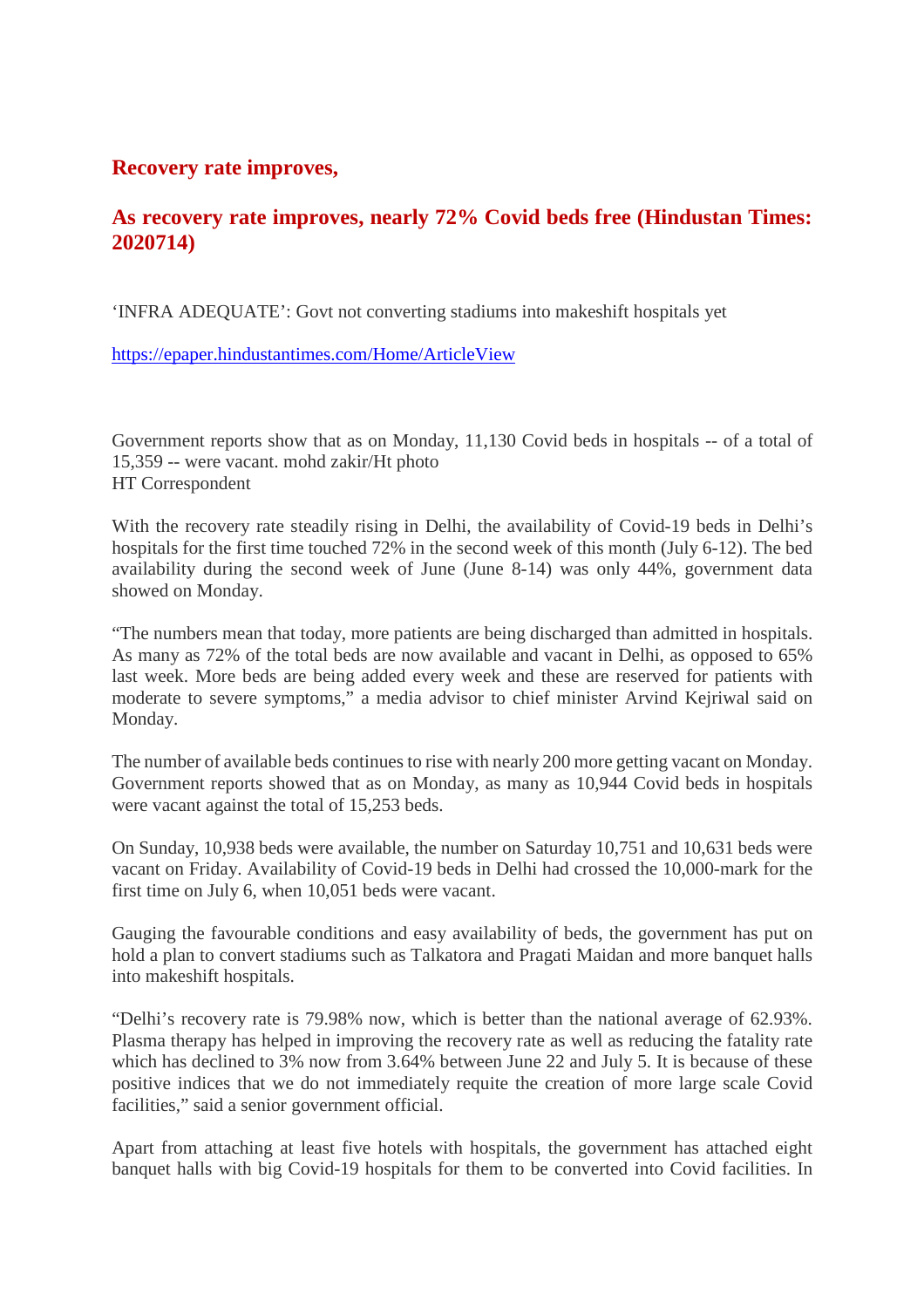addition, there is the 10,000-bed Sardar Patel Covid Care Centre and Hospital in the south district and the 500-bed Covid care centre in CWG village in east district. Besides, another 1,000-bed hospital has been built near Dhaula Kuan by DRDO. All of these are currently being largely underutilised due to lack of patients. The Sardar Patel centre in Chhatarpur, for example, has only 180 of its 10,000 beds occupied so far. At least 2,000 beds have been set up and are ready at the centre.

On Monday, 1,246cases were reported, while 1,344people recovered. There have been a total of 113,740cases, of which 91,312have recovered. Of the active cases, 11,170 are under home isolation.

An analysis of the bed occupancy on a weekly basis shows that in the first week of June around 215 more beds were being occupied by new patients on an average every day. In the second week of June, this came down to 171. A reverse trend began on June 22 when the number of those who recovered exceeded those who were admitted. From July 5 to July 12, as many as 139 beds were vacated by recovered patients on an average every day.

The government, however, has no plans to de-escalate the preparations made for Covid-19 treatment. Government officials had told HT that even though the number of the number of hospitalisations has gone down, the numbers may rise again just as it happened in Mumbai and other places across the world.

Experts agreed it would be premature to scale down the number of Covid beds.

Assuming the initial trends of the sero-surveillance data to be true, es, Delhi is a long way away from herd immunity. "There were reports that there is a 15% prevalence of the antibodies against Covid-19 in Delhi. This is not enough for herd immunity, which can protect those who are uninfected. Besides, we don't even know whether the antibodies are enough to prevent a second infection — studies have shown that antibody levels are lower in asymptomatic patients and those with mild symptoms. Plus, we also don't know how long the antibodies last in a person. The infection is spreading in the other parts of the country and there is a possibility of resurgence in Delhi," Dr Arun Gupta, president of the Delhi Medical Council, had told HT last week.

#### **Plasma bank**

#### **Lok Nayak to house Delhi's second plasma bank (Hindustan Times: 2020714)**

Delhi's biggest treatment facility for Covid-19 patients—the 2,000-bed Lok Nayak hospital will house the city's second convalescent plasma bank, the government said Monday. Chief minister Arvind Kejriwal will inaugurate it on Tuesday.

The Delhi government had opened the country's first one at the Institute of Liver and Biliary Sciences in south Delhi's Vasant Kunj on July 2.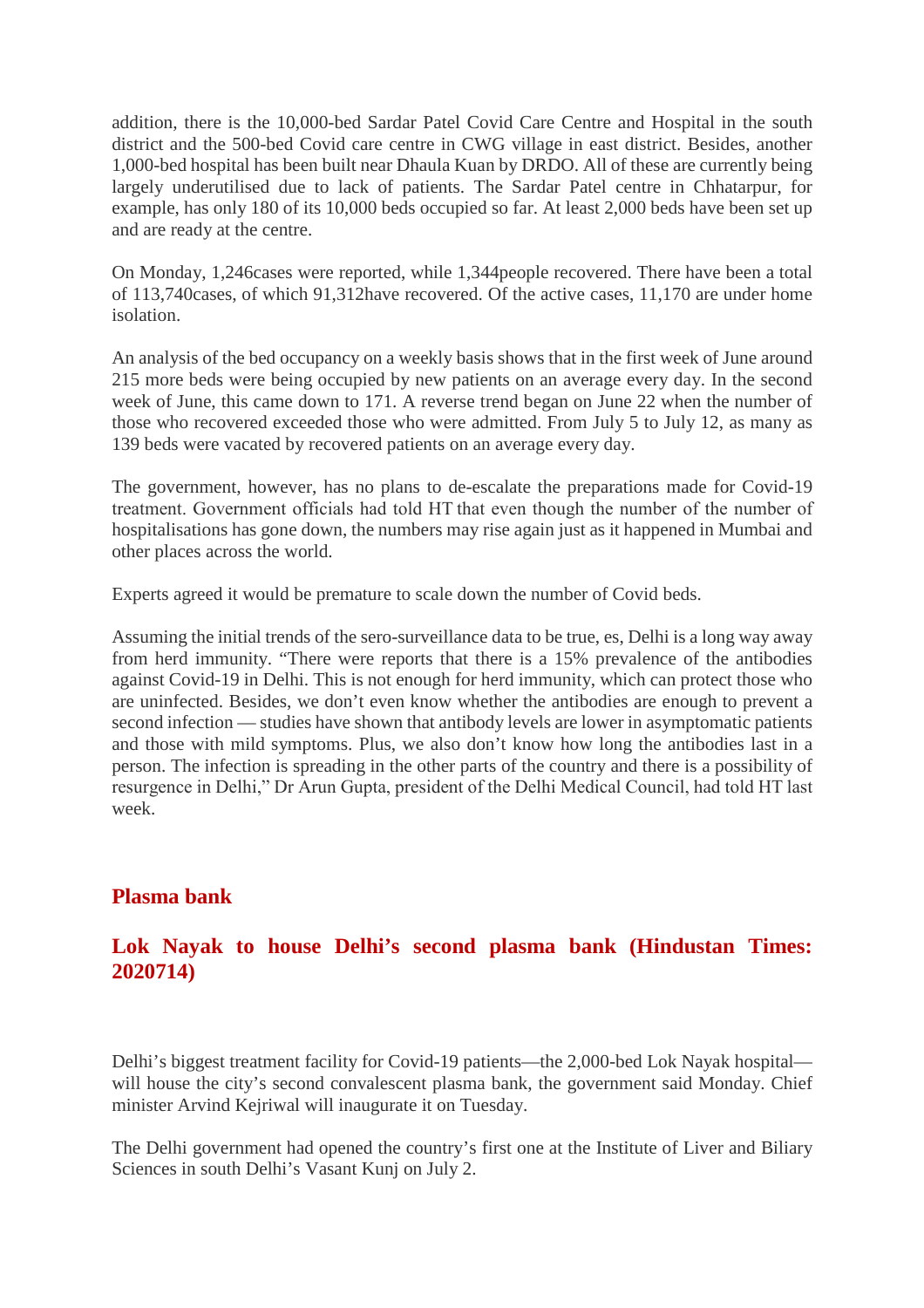Lok Nayak hospital has already set up an apheresis machine, which is used to separate the blood components. The collection of plasma from recovered patients will start this week, the hospital said. The hospital has already discharged over 3,600 Covid-19 patients, many of whom will be eligible to make plasma donations."The plasmapheresis machine has already been set up and will start collecting plasma from recovered patients from Monday. Within a week, we will be able to set up a bank as well to store this plasma," said Dr Suresh Kumar, medical director, Lok Nayak hospital.

The Delhi government-run Guru Teg Bahadur hospital, a dedicated Covid-19 hospital, has also begun work to set up a plasma bank, the city's third.

Convalescent plasma therapy uses the blood component plasma — rich in virus-fighting antibodies from patients who have recovered from the infection — to aid the immune system of Covid patients. It is still an experimental therapy that has been approved by the health ministry for use in patients, whose need for oxygen increases despite providing oxygen support and steroids.

Lok Nayak was the first government hospital in the country to administer convalescent plasma therapy in April as part of the COPLA trial being conducted by the Institute of Liver and Biliary Sciences, which houses the first plasma bank of Delhi.

Under the trial at Lok Nayak hospital, 14 patients received the therapy and 15 patients received fresh frozen plasma with no therapeutic benefits, to study the efficacy of the therapy for Covid-19.

The study showed that those who received plasma fared better with their respiratory rate coming down, oxygen saturation improving and their sequential organ failure assessment (SOFA) score reducing, a yardstick that predicts ICU mortality.

The duration of ICU stay and hospitalisation also came down in the patients who received convalescent plasma.

For the second phase of the trial, 200 patients each from Lok Nayak hospital and Rajiv Gandhi Super Speciality hospital will receive plasma therapy.

"ILBS was a good start but all hospitals in the city cannot rely on one organisation for the plasma. I think, at least the bigger hospitals—both government and private—should start asking their own patients to come back and donate plasma. We started collecting plasma two or three days ago and are using it for our own patients," said Dr Neeraj Gupta, professor of pulmonary medicine at Safdarjung hospital.

© 2020 All Rights Reserved. Powered by Summit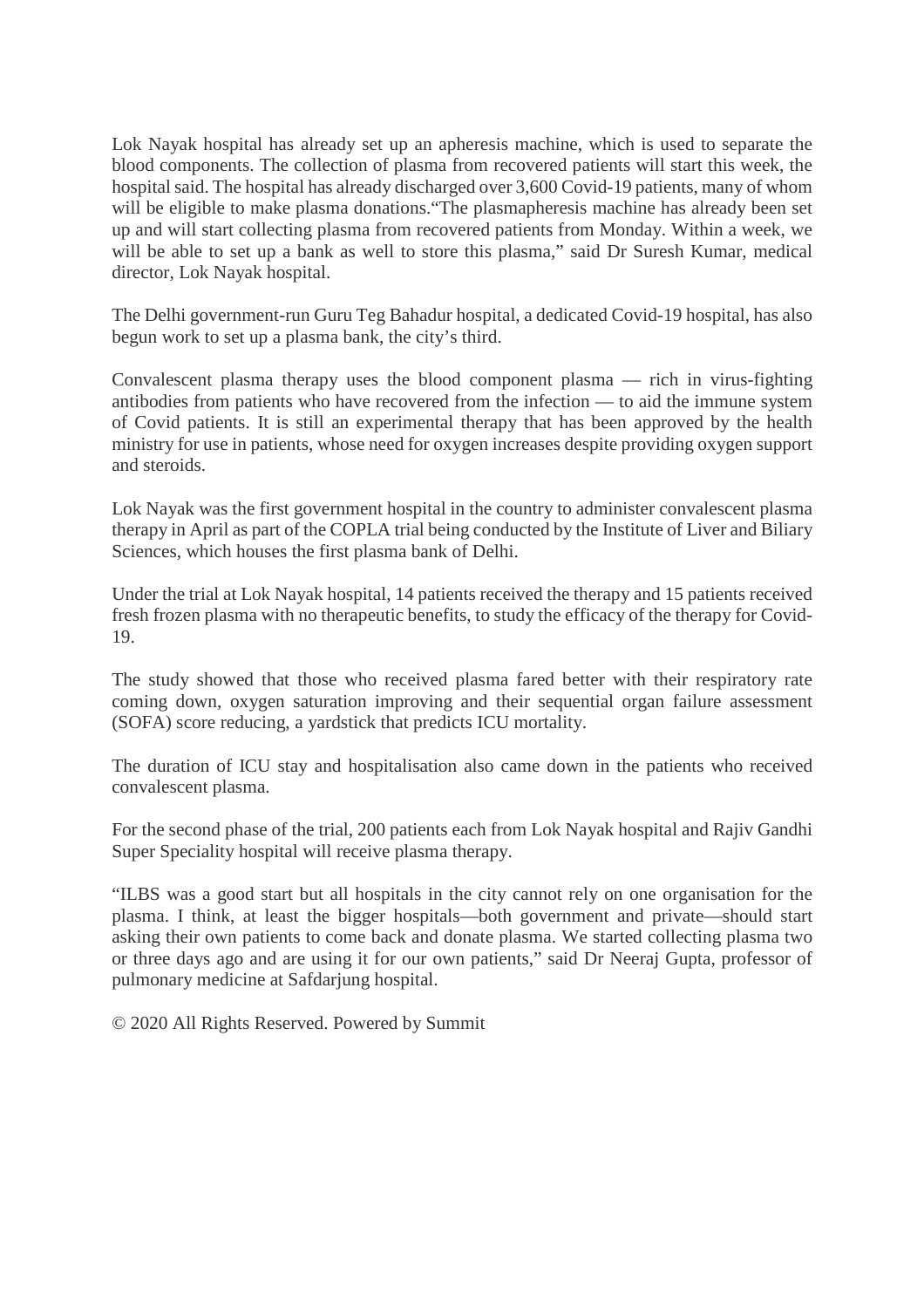#### **Health Care Services (The Asian Age: 2020714)**

http://onlineepaper.asianage.com/articledetailpage.aspx?id=14989522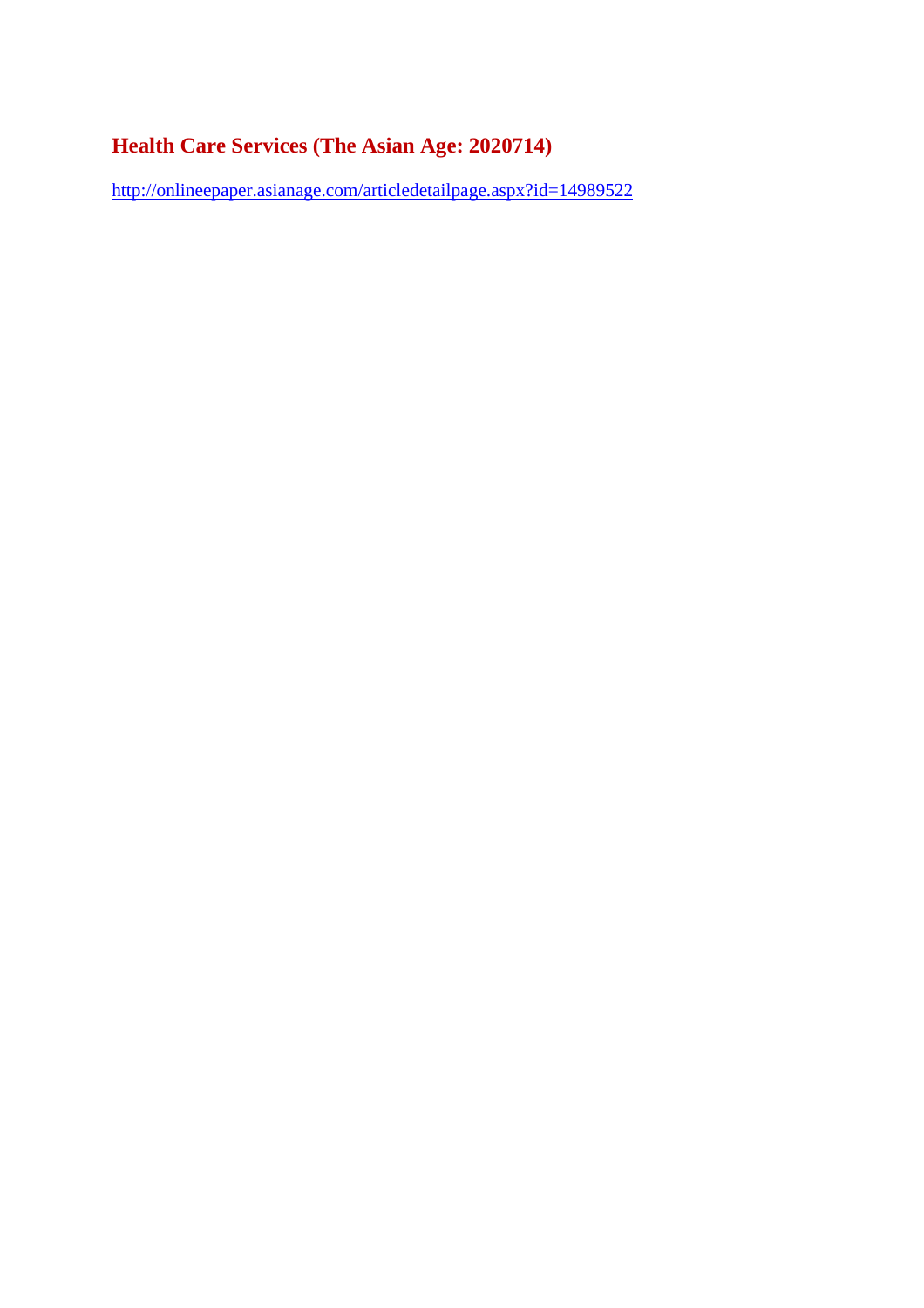

Patients at CWG Village care cebtre during Unlock 2.0 near Akshardham in New Delhi - PRITAM BANDYOPADHYAY on Monday.

## More people recovering daily from Covid than contracting it

**AGE CORRESPONDENT** NEW DELHI, JULY 13

The first 12 days of July have largely reported<br>more cases of people recovering daily from the coronavirus than the fresh ones added to<br>Delhi's Covid-19 count. according to the Delhi government data.

From July 1-12, the city<br>recorded  $25,134$  cases, while 31,640 people recovered. Barring July 1 and July 6, all days this month recorded more recoveries than fresh cases.

The recoveries from July 1-12 too have been sharp - six days saw recoveries in the range of 2,000, three days in the range of 3,000 while one day (July 9) saw over 4,000 recoveries.

Overall, 89,968 recoveries took place till July 12, while the total number of cases stands at 1,12,494.

As many as 1,246 new cases and 40 deaths were reported in the last 24<br>hours. Of the total 1,13,740 cases in Delhi, 19,017 are active and 91,312 patients

### **Nurses say their jobs terminated** for demanding basic facilities

New Delhi, July 13: A group of nurses working in the Covid ward of the Hakeem Abdul Hameed Centenary Hospital, a private health facility here, protested against its management on Monday, alleging that their contracts were terminated for "demanding basic facilities". The hospital authorities, however, said the non-renewal of contracts "is not linked to their demands'

The 84 nurses, whose services have been terminated, protested on the hospital premises on Monday and also wrote to Union health minister Harsh Vardhan, Delhi lieutenant governor Anil Baijal and chief minister Arvind Kejriwal, seeking

double at 3,015.

July 3 saw a slight decline in the recoveries

their intervention in the matter

The nurses claimed that their contracts expired between February and June, but "we were asked to continue".

"All of a sudden they have asked us to go. They did not even follow the usual assessment process for renewal of contracts, a nurse said.

Every year, the hospital follows a process wherein nurses fill up an assessment form and nursing in-charges give their remarks.

The hospital, which is<br>linked to the Hamdard Institute of Medical Sciences and Research. has now constituted a committee for the assessment process.  $-PTI$ 

Hospital will be the second hospital in the national capital after the ILBS to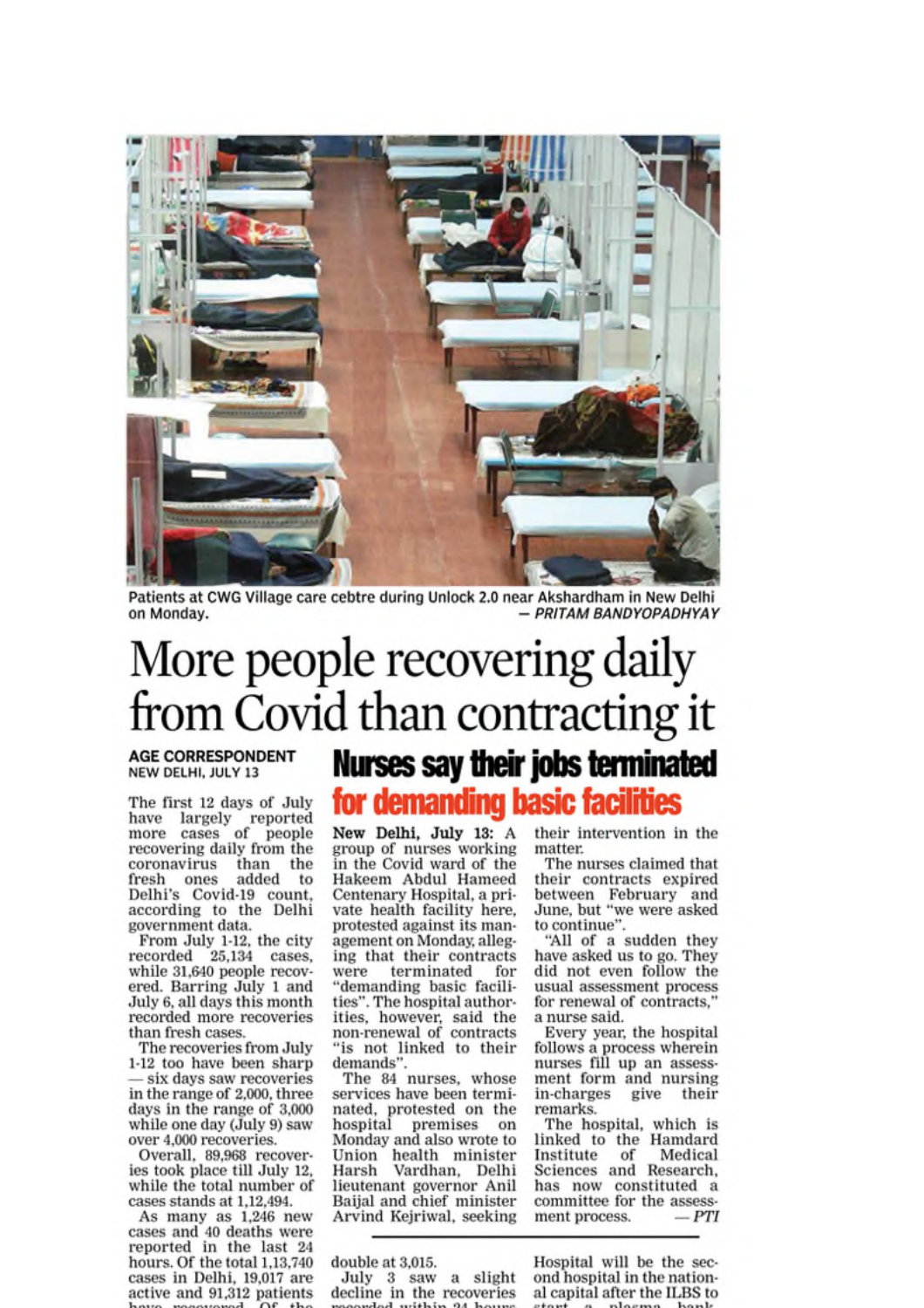#### **Stress hormone**

#### **Stress hormone linked to higher blood sugar in diabetics (New Kerala: 2020714)**

https://www.newkerala.com/news/2020/124673.htm

Researchers have showcased a clear link between the stress hormone cortisol and higher blood sugar levels in people with type 2 diabetes.

Previous research has shown that stress and depression are two of the major causes of a flatter cortisol profile.

"In healthy people, cortisol fluctuates naturally throughout the day, spiking in the morning and falling at night," said study researcher Joshua J Joseph from the Ohio State University.

"But in participants with type 2 diabetes, cortisol profiles that were flatter throughout the day had higher glucose levels," Joseph said in a paper published in the journal Psychoneuroendocrinology.

These sustained levels of cortisol make it much more difficult to control blood sugar and manage the disease, which is why it is so important for those with type 2 diabetes to find ways to reduce stress.

"We have begun a new trial to examine if mindfulness practices can lower blood sugar in those with type 2 diabetes," said Joseph.

"But this isn't the only effective form of stress relief. It's important to find something you enjoy and make it a part of your everyday routine," he added.

The relationship of cortisol with glucose levels was only observed in those with diabetes.

However, the research team believe the stress hormone likely plays an important role in diabetes prevention and they continue to research the connection between cortisol and the development of diabetes and cardiovascular disease.

With type 2 diabetes, your body doesn't use insulin properly.

Some people can manage their blood sugar levels with healthy eating and exercise, while others may need medication or insulin to help manage it.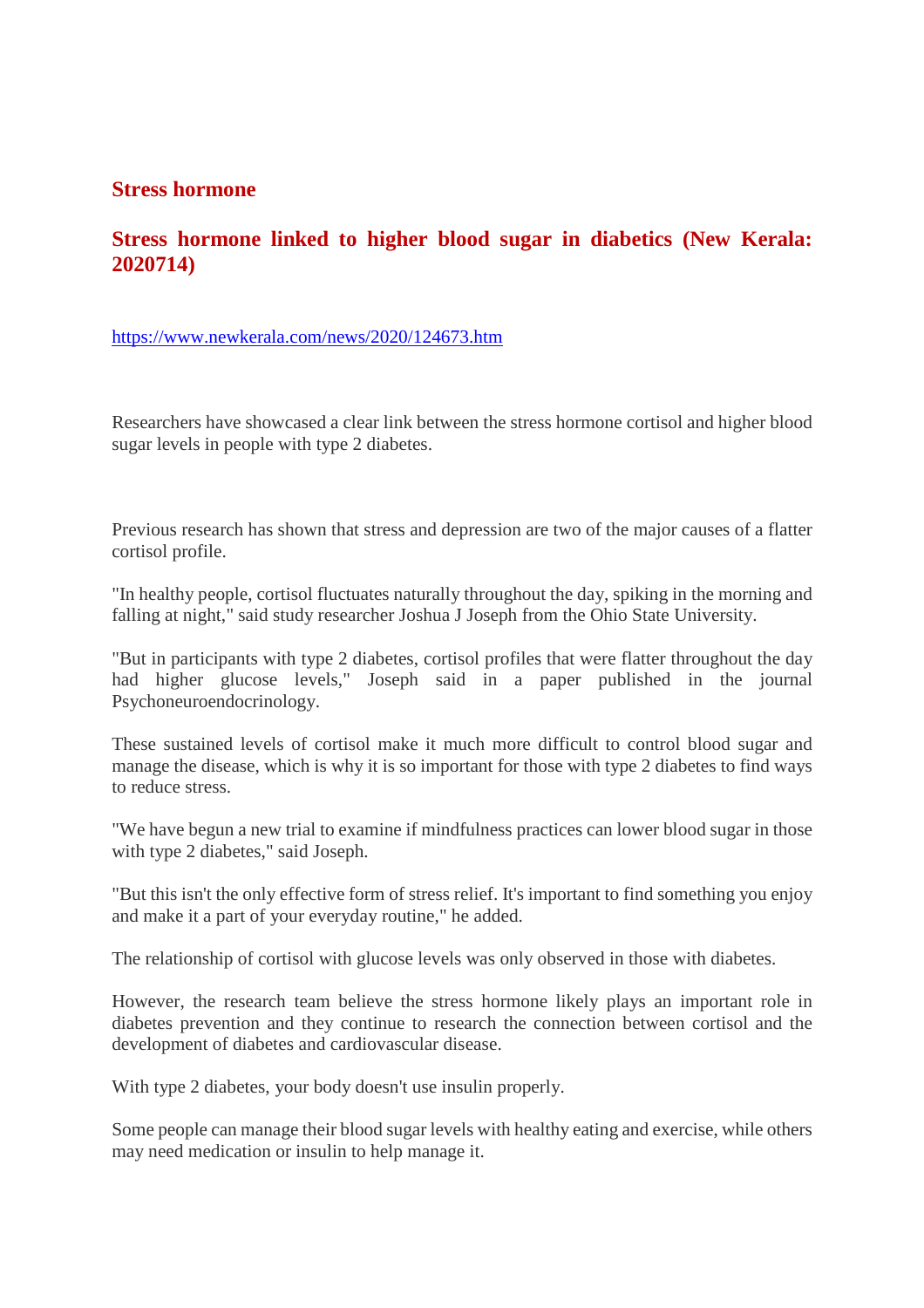"Most people with Type 2 diabetes know the importance of exercising regularly, eating a healthy diet, and getting plenty of rest. But stress relief is a crucial and often forgotten component of diabetes management," Joseph said.

"Whether it's a yoga class, taking a walk or reading a book, finding ways to lower your stress levels is important to everyone's overall health, especially for those with type 2 diabetes," the authors wrote.

#### **Covid-19 pandemic**

#### **Study reveals new strategies to control Covid-19 pandemic (New Kerala: 2020714)**

https://www.newkerala.com/news/2020/124612.htm

Strategies for the safe reopening of low and middle-income countries (LMICs) in response to the ongoing Covid-19 pandemic must recognise that preserving people's health is as important as reviving the economy, say researchers, including one of Indian-origin.

In the study, published in the European Journal of Epidemiology, the research team examined three community-based exit strategies, and recommended their scopes, limitations and the appropriate application in the LMICs.

The three approaches considered are sustained mitigation, zonal lockdowns and rolling lockdowns. "Successfully re-opening a country requires consideration of both the economic and social costs," said study lead author Rajiv Chowdhury from the University of Cambridge in the UK.

"Governments should approach these options with a mind-set that health and economy both are equally important to protect - reviving the economy should not take priority over preserving people's health," he added.

The study also revealed that strategies need to be based on the local epidemic growth rate at the time, social and economic costs, existing health systems capabilities and detailed plans to implement.

Sustained 'mitigation-only' approaches such as those adopted in the UK, Switzerland and other European countries, involve basic prevention measures such as mask-wearing, physical distancing and the isolation of positive cases after testing.

Zonal lockdowns approach involves identifying and 'cordoning off' new outbreak clusters with a high number of cases, keeping contact between zones and containing the disease within a small geographic area.

However, the authors point out that any successful implementation of zonal lockdown requires regular data feedback operations in real-time to identify hotspots, including information on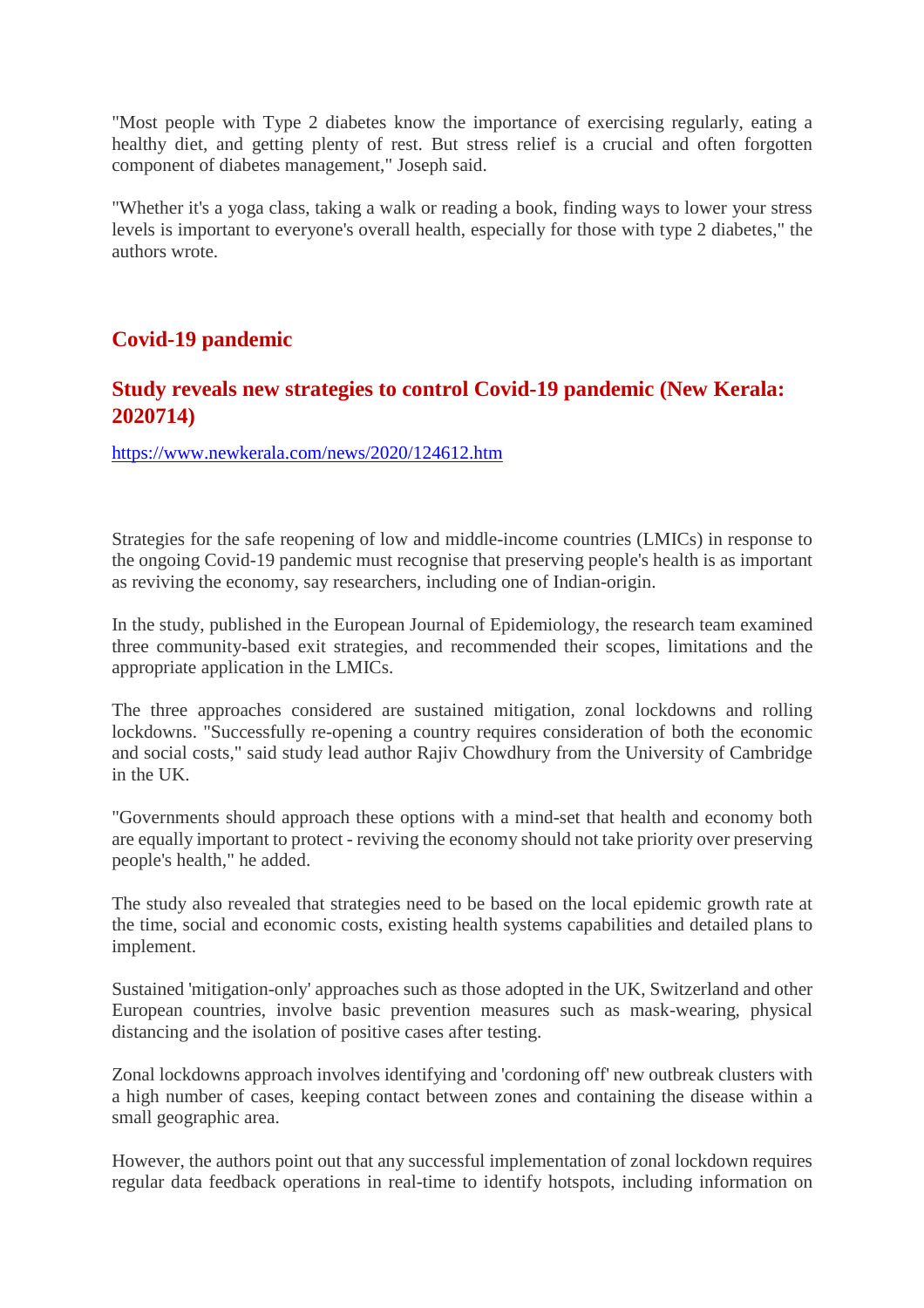newly confirmed cases, updated region-specific reproduction and growth rates, and deaths by age.

Additionally, control of transmission within zones may be an enormous undertaking. For example, in India, where this approach has been employed, the infection size within a cordoned zone can be as high as 100-200 times outside the zone.

Intermittent rolling lockdowns are now advocated by the World Health Organisation (WHO) in various LMICs. These involve implementing strict social distancing for a set number of days before a period of relaxation. Rolling lockdowns may be particularly useful in LMICs with dense populations, where this is a high potential for contact, weak health systems and poor contact tracing.

"These three strategies should not be considered as one or the other. A country should further adapt and could combine them as needed," the authors wrote.

#### **Health services**

#### **Mothers, newborns lose 20% health services due to Covid-19: Study (New Kerala: 2020714)**

https://www.newkerala.com/news/2020/124564.htm

Mothers, newborns, young children and adolescents are losing 20 per cent of their health and social services due to the Covid-19 pandemic, according to a new report from a panel senior global health experts.

The experts revealed that immunisation campaigns are being halted and health workers are being diverted from maternity to Covid-19 units.

"Covid-19 is making a bad situation worse," said Joy Phumaphi, co-chair of the Panel and former WHO Assistant Director-General.

"The new findings show how weak our health systems are at protecting mothers, newborns, young children and adolescents," Phumaphi added.

The panel has compiled data from various surveys and studies and provided an overview of estimated impacts from Covid-19 pandemic on mothers, newborns, young children and adolescents since its start in January.

The early data found that women are experiencing a loss of various types of support and social safety nets and can't access increased support, in contrast to men.

According to the experts, since 2000, maternal and children under 5 deaths have been cut by 40 per cent, because of focused leadership and investment, even in the poorest nations.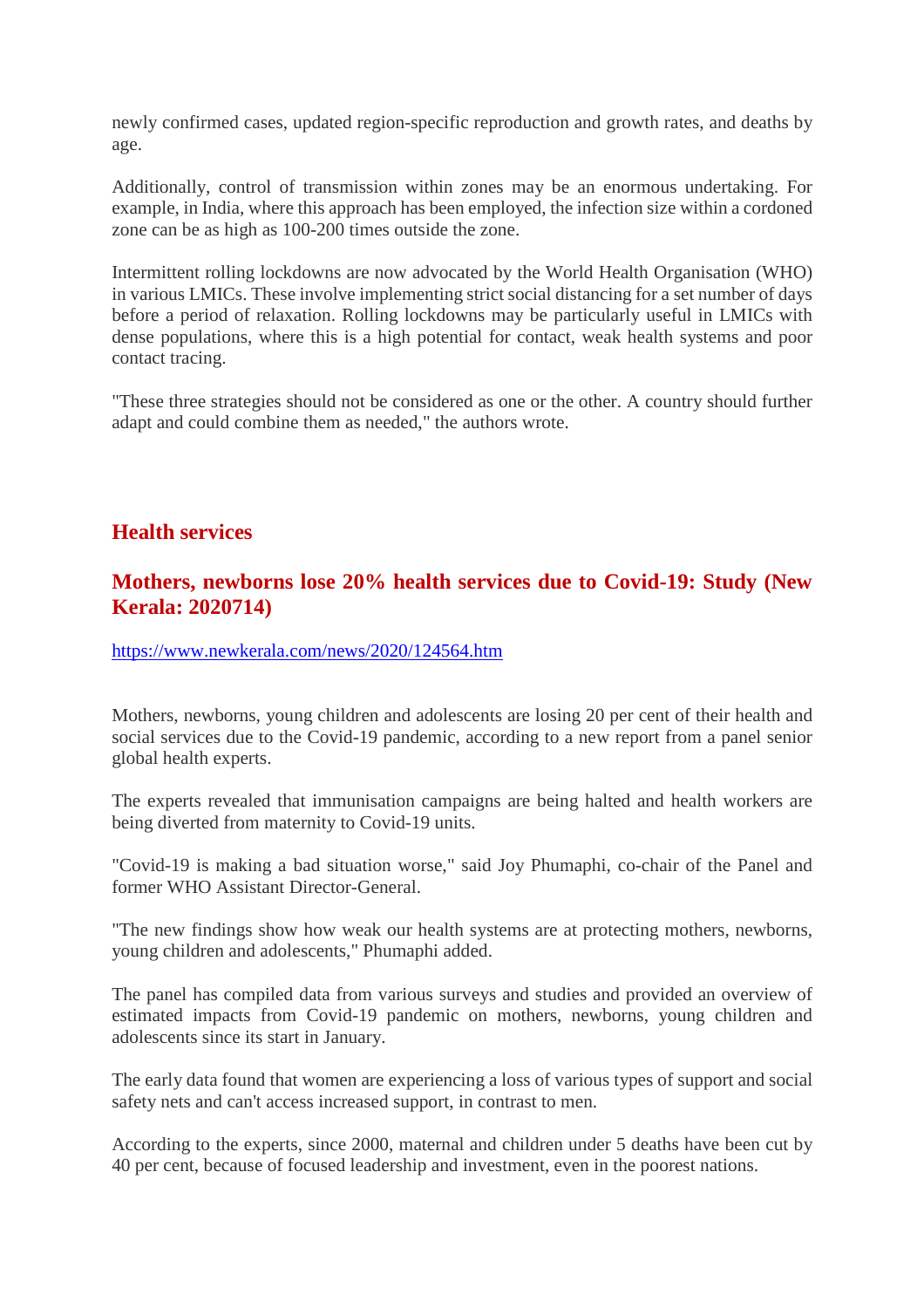But due to Covid-19, the health care systems in both rich and poor nations are massively struggling and the services for mothers, newborns, young children and adolescents are crumbling.

"Especially worrisome decline in access to life-saving vaccines for children and maternal health services due to closures and movement restriction," said Elizabeth Mason, co-chair of the UN Secretary-General's Independent Accountability Panel (IAP) for Every Woman, Every Child, Every Adolescent reviewing the impact of COVID-19 on these groups.

Besides the loss of services due to the pandemic, IAP has found that globally implementation is 20 per cent behind on the UN's 2030 goals to reduce preventable deaths for mothers, newborns, young children and adolescents.

The IAP's 2020 report, published this week, calls for leaders to fulfil their commitments and lays out the action needed to get back on track.

Commitments to universal health coverage, primary health care, International Health Regulations and sustainable development, were urgently needed before the pandemic.

According to global health experts, now with Covid-19, they are even more important.

#### **Skin allergies**

#### **Avoid skin allergies caused by masks (New Kerala: 2020714)**

#### https://www.newkerala.com/news/2020/124536.htm

Avoid skin allergies caused by masks

Wearing a mask is a must, but this has led to many complaining of various skin issues. Masks create a hot and moist environment inside it, becoming the perfect breeding ground for bacteria and germs. These bacteria make the skin itchy and acne and rashe prone.

Lalita Arya, Vice President Dermapuritys, suggests a few ways on how one can prevent skin problems which may arise from wearing a mask for longer periods.

To prevent skin problems

Make sure that your skin has been cleansed properly and then moisturized with a water-based moisturizer as they are light and suitable for hot weather, also it are not oily. After moisturising your face, apply an antibacterial or anti-inflammatory cream for extra protection. This step will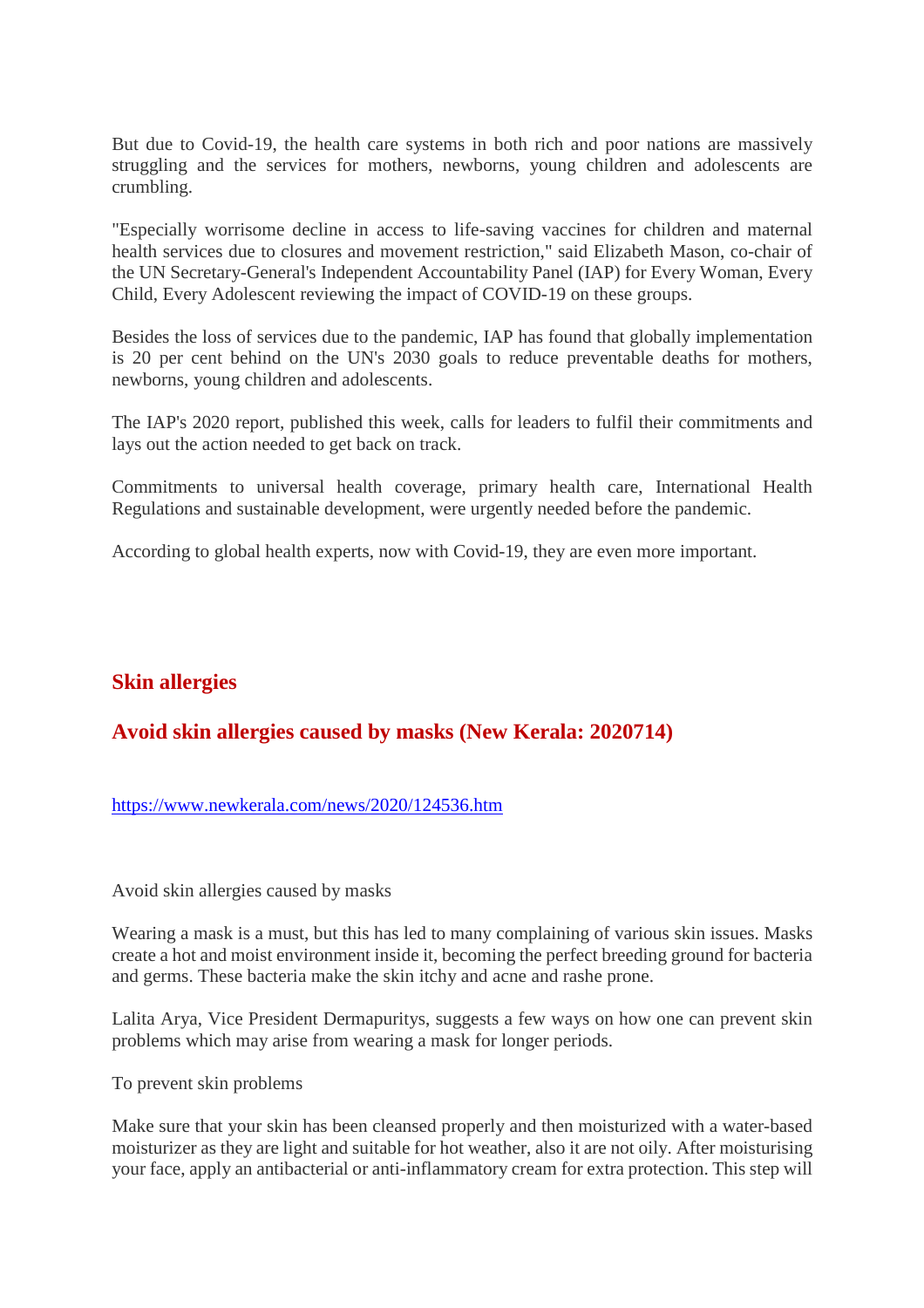avoid any chances for rashes and acne to occur. Once you have removed the mask wash your hands with soap and then cleanse your face to remove any grown bacteria; do not forget to moisturize irrespective of your skin type else the skin will dry up and cause irritation and skin problems.

How to cure skin issues caused by mask

If acne or rash has shown up in the area, take care of it as it can grow, get aggravated and cause irritation. Apply anti-inflammatory cream or zinc oxide on the affected areas. Try home remedies for acne and do not pick your acne as it worsens its condition. Do not rub over the rash, it can cause swelling and irritation. Follow a good skincare regimen and find suitable products according to your skin types. If the skin condition worsens, visit a dermatologist for expert help.

Home remedies

Use cucumber on the skin in different forms; rub cucumber juice ice-cubes it would soothe the skin, or can easily rub slices of cucumber on the face.

Try homemade soothing face packs for or a healthy and refreshed skin

If you have acne-prone skin, then do not exfoliate your skin, it can worsen the condition and can make it painful.

**TIPS** 

Prefer a disposable mask also ensure your dispose of them in a correct way

If your skin feels dry and flaky, cleanse the face gently and apply heavy moisturizer to rehydrate the skin.

If using reusable masks, use cotton, or a breathable fabric mask.

You may even wash the mask and clean the bacteria that might have grown so that they do not transfer onto your skin again.

Keep your diet vitamin C and K rich, you may also take supplements for the same. These are essential elements for the skin.

Use gentle products on your face.

Use light weight moisturizer; prefer a water-based product. Since moisturizer with oil base can feel sticky and attract dust.

The mask should not be too tight else it will leave marks and severe rashes.

(Puja Gupta can be contacted at  $puia.g@ians.in)$ )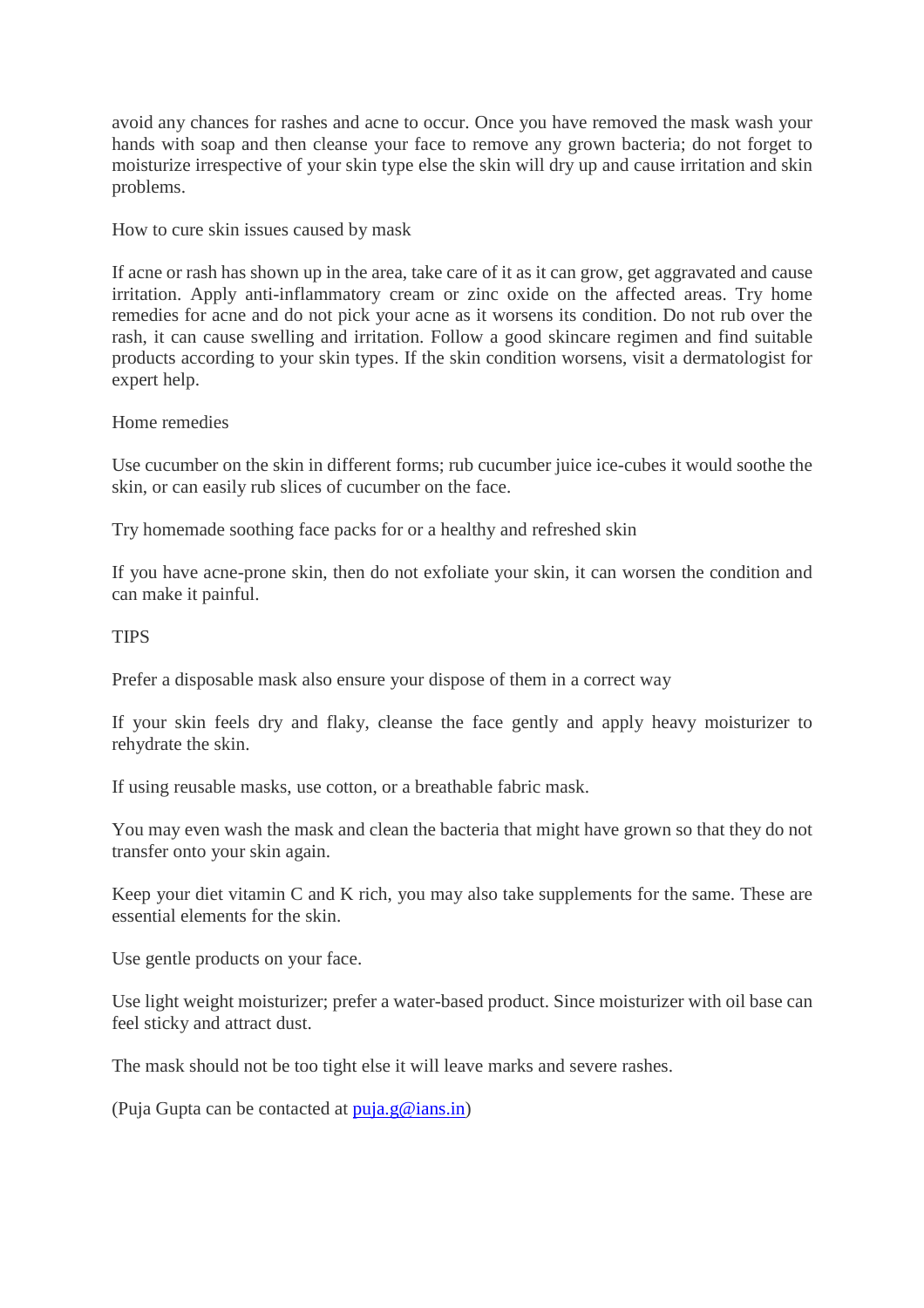#### **Mental health**

#### **Study reveals short, frequent walks near water bodies can benefit mental health (New Kerala: 2020714)**

#### https://www.newkerala.com/news/2020/124265.htm

Barcelona [Spain], July 12: While walking is good for cardiovascular health, a recent study has found additional benefits of the activity. According to a new study, taking frequent, short walks near water bodies, like beaches, lakes, rivers, or even fountains may have a positive effect on people's wellbeing and mood.

The study was led by the Barcelona Institute for Global Health (ISGlobal), a centre supported by the "la Caixa" Foundation. Conducted within the BlueHealth project and published in Environmental Research, the study used data on 59 adults. Over the course of one week, participants spent 20 minutes each day walking in a blue space.

In a different week, they spent 20 minutes each day walking in an urban environment. During yet another week, they spent the same amount of time resting indoors. The blue space route was along a beach in Barcelona, while the urban route was along city streets. Before, during, and after each activity, researchers measured the participants' blood pressure and heart rate and used questionnaires to assess their well-being and mood.

"We saw a significant improvement in the participants' well-being and mood immediately after they went for a walk in the blue space, compared with walking in an urban environment or resting," commented Mark Nieuwenhuijsen, Director of the Urban Planning, Environment, and Health Initiative at ISGlobal and coordinator of the study.

Specifically, after taking a short walk on the beach in Barcelona, participants reported improvements in their mood, vitality, and mental health.

The authors did not identify any cardiovascular health benefits, although they believe this may be due to the design of the study.

"We assessed the immediate effects of taking a short walk along a blue space. Continuous, long-lasting exposure to these spaces might have positive effects on cardiovascular health that we were not able to observe in this study," commented ISGlobal researcher Cristina Vert, lead author of the study.

"Our results show that the psychological benefits of physical activity vary according to the type of environment where it is carried out, and that blue spaces are better than urban spaces in this regard," commented Vert.

Numerous ISGlobal studies have identified health benefits associated with green spaces, including a lower risk of obesity, better attention capacities in children, and slower physical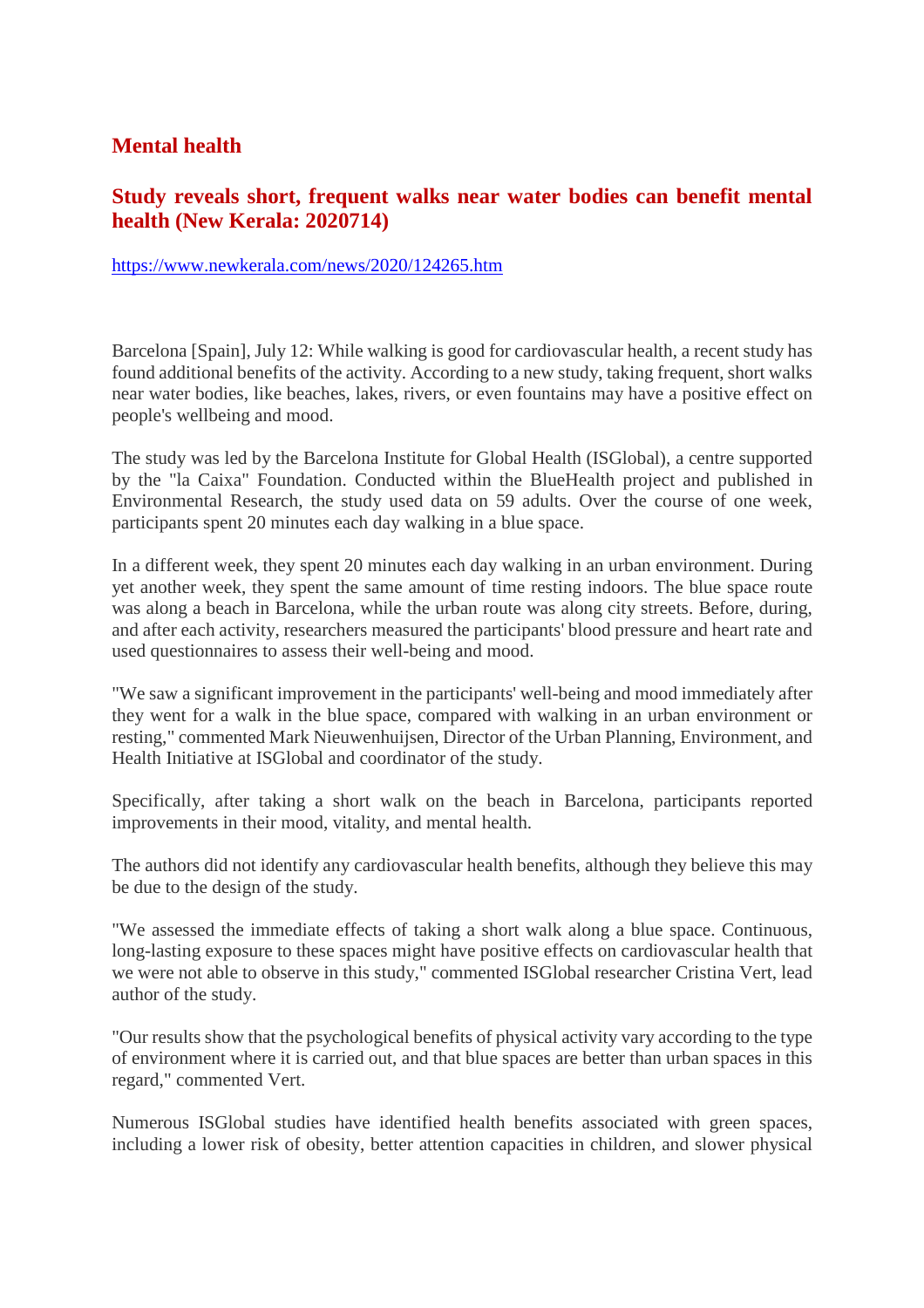decline in older adults. The new study provides evidence showing that blue spaces are an environment favourable to mental health.

"According to the United Nations, 55 per cent of the global population now lives in cities. It is crucial to identify and enhance elements that improve our health--such as blue spaces--so that we can create healthier, more sustainable, and more liveable cities," explained Nieuwenhuijsen.

#### **Heart disease**

#### **Study reveals good gut bacteria helps reduce the risk for heart disease (New Kerala: 2020714)**

#### https://www.newkerala.com/news/2020/124188.htm

One of the good bacteria found in the human gut which has a benefit that was unrecognized until now, has been discovered by scientists. The good bacteria has the potential to reduce the risk of heart disease.

The bacteria's activity in the intestines reduces the production of a chemical that has been linked to the development of clogged arteries. After it's manufactured in the gut, the chemical enters the bloodstream and travels to the liver, where it is converted into its most harmful form.

Ohio State University researchers have traced the bacteria's behaviour to a family of proteins that they suspect could explain other ways that good gut organisms can contribute to human health.In essence, these microbes compete with bad bacteria for access to the same nutrients in the gut - and if the good bacteria win, they may prevent health problems that can result from how the body metabolizes food.Much more work is ahead, but the scientists see the potential for this microbe, Eubacterium limosum, to be used for therapeutic purposes in the future. Previous research has already shown the bacteria is "good" because it calms inflammation in the gut.

"Over the last decade, it has become apparent that bacteria in the human gut influence our health in many ways. The organism we studied affects health by preventing a problematic compound from becoming a worse one," said Joseph Krzycki, professor of microbiology at Ohio State and senior author of the study."It's too soon to say whether this bacteria could have therapeutic value. But that's what we're working toward," added Krzycki.

The research appears online and will be published in a future edition of the Journal of Biological Chemistry.The chemical linked to the clogged arteries that characterize atherosclerosis is called trimethylamine, or TMA. It is produced during metabolism when some intestinal microbes - generally the bacteria considered unhelpful to humans - interact with certain nutrients from food. Among those nutrients is L-carnitine, a chemical compound found in meat and fish that is also used as a nutritional supplement to improve recovery after exercise.

Krzycki and his colleagues discovered that E. limosum interacts with L-carnitine in a different way in the gut and that interaction eliminates L-carnitine's role in the production of TMA (other nutrients also participate in TMA production in the gut).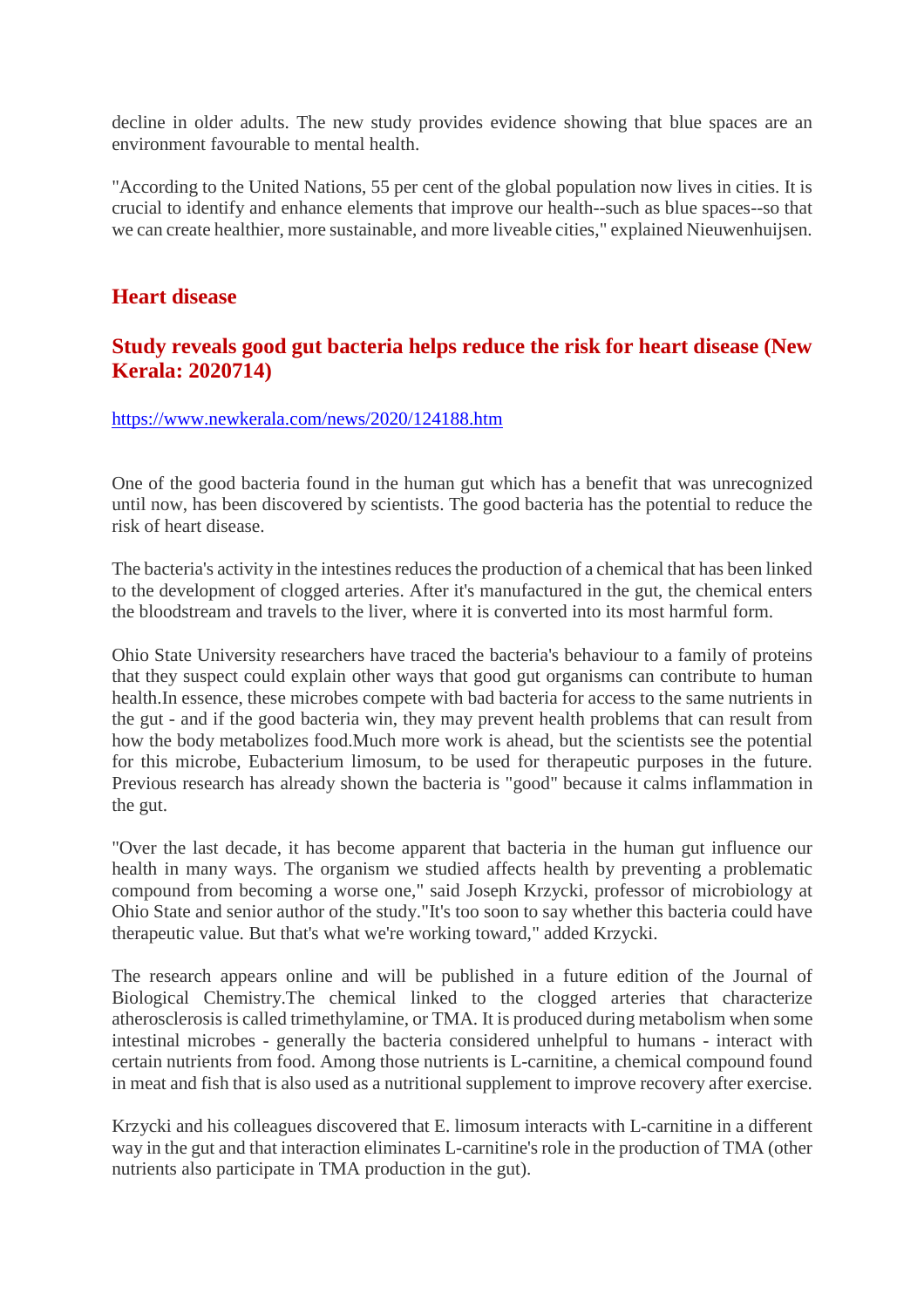The researchers attribute the bacteria's beneficial behaviour to a protein called MtcB, an enzyme that cuts specific molecules off of compounds to help bacteria generate energy and survive. The process is called demethylation, and involves the removal of one methyl group a carbon atom surrounded by three hydrogen atoms - to change a compound's structure or function.

"The bacteria does this for its own benefit, but it has the downstream effect of reducing the toxicity of TMA," Krzycki said. "Up until now, the only known gut microbial reactions with L-carnitine involved converting it into its bad form. We've discovered that a bacteria known to be beneficial could remove a methyl group and send the resulting product down another pathway without making any other harmful compounds in the process."

In these interactions, L-carnitine functions as a growth substrate - a compound consumed so the organism can live and grow, and also a target for enzyme activity. In the study, the researchers fed E. limosum cultures an assortment of potential substrates, including Lcarnitine. Only when offered L-carnitine did the microbe synthesize the MtcB protein specifically to lop off L-carnitine's methyl group - in essence, MtcB is part of the bacteria's natural way to consume the nutrient.

Krzycki said finding this one significant health benefit in one species of gut bacteria suggests there is still a lot to learn about how gut bacteria can influence health outcomes associated with human metabolism."MtcB is part of a family of proteins with thousands of representatives that may use different compounds and change what nutrients bacteria consume in the gut," he said. "These proteins may behave very similar chemically, but using different compounds obviously can create big changes as far as biology goes."

#### **Anxiety**

#### **How brain activity evolves fear into anxiety (New Kerala: 2020714)**

https://www.newkerala.com/news/2020/124089.htm

Mexico City [Mexico], July 12: In a bid to understand the brain's response to fear, a team of researchers tried to observe the fear and its reason, as to why in some cases it may lead to prolonged anxiety states like post-traumatic stress syndrome (PTSD).

A University of New Mexico research team led by Elaine L. Bearer, MD, PhD, the Harvey Family Professor in Pathology, and graduate student Taylor W Uselman has identified for the first time brain-wide neural correlates of the transition from fear to anxiety.

"Until now, psychiatrists had little information about what goes on in the brain after a fearful experience, and why some people don't easily recover and remain anxious, for even as long as the rest of their lives," said Bearer.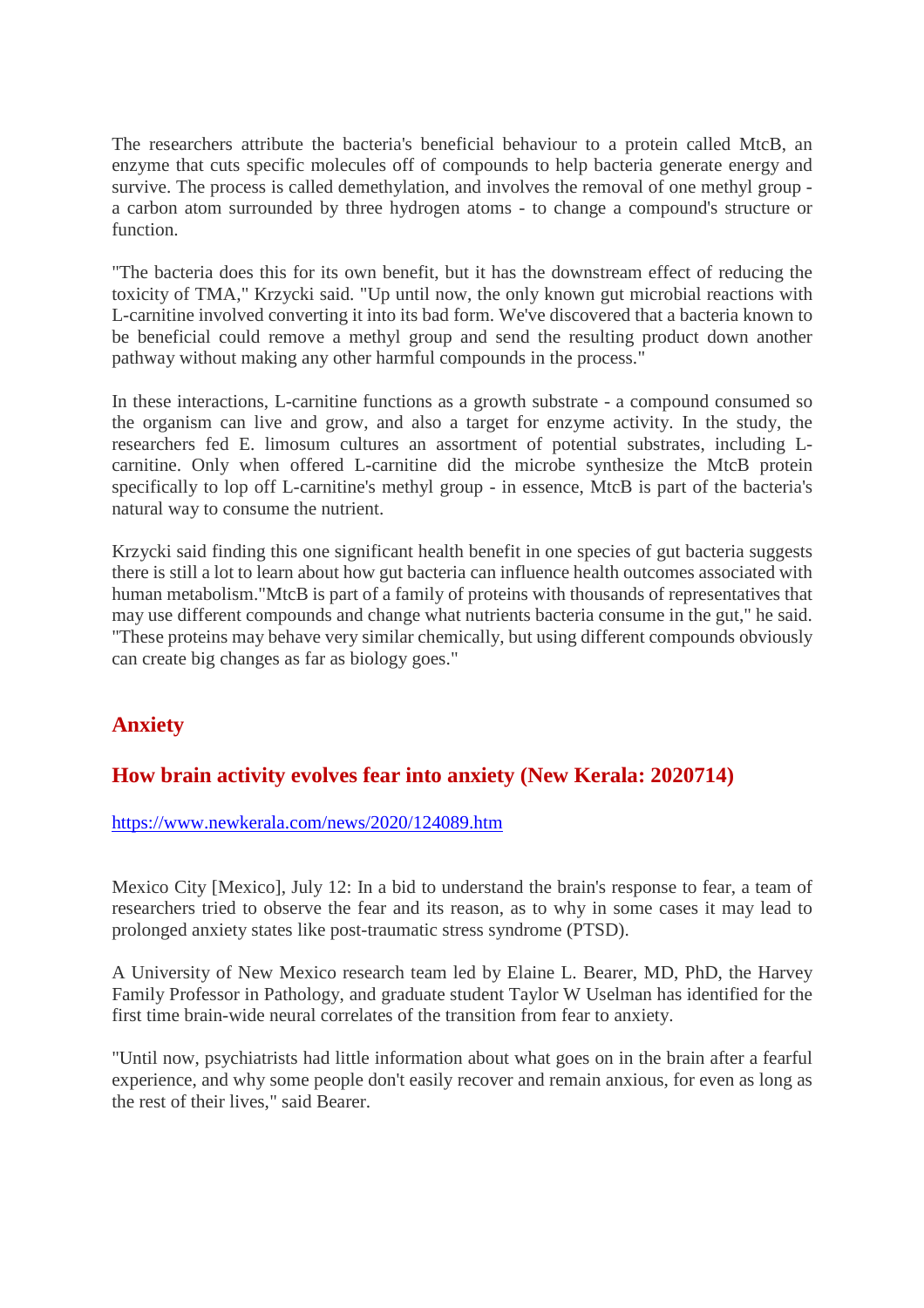While not feasible in human subjects, fear can be provoked in rodents by exposure to a scary smell, such as a product commonly used to protect our barbecues from mouse nesting. This smell simulates a predator odour and scares mice away.

The UNM team used this trick to witness how the brain responds to scary events and discover how brain activity evolves from a scary feeling to anxiety.

In a paper published this week in the journal NeuroImage, they report a correlation of behaviour with brain activity by watching behaviour and capturing magnetic resonance images before, during, and after exposure to non-scary and scary smells.

They created vulnerability to anxiety by manipulating the serotonin transporter (SERT), which is the major target of psychoactive drugs, like cocaine, and antidepressants, like Prozac. Deletion of the SERT gene (SERT-KO) produces vulnerability to anxiety, and thus provides a unique model to learn how frightening experiences morph into anxiety.

The UNM researchers compared behaviour and brain activity in normal versus SERT-KO to identify the neural correlates of anxiety - those regions active in anxious SERT-KOs and not in normal subjects.

To highlight active neurons, they used manganese, a non-toxic ion that lights up active neurons in magnetic resonance images. Computational analyses of these brain-wide images yielded maps of activity throughout the brain before, immediately and long after brief exposure to the scary smell.

They identified differences in neural activity in 45 sub-regions throughout the brain. Some regions were activated by the scary smell, and some only came on later. Vulnerability to anxiety correlated with much more activity in many more regions.

The function of some of these regions, including the amygdala and hypothalamus, is at least partly understood, but others, such as the reward circuitry, were not previously known to be involved in anxiety.In anxiety, the coordination between regions was altered, which may represent a brain-wide signature of anxiety, or signify a dis-coordination between brain regions, which is often experienced when we are frightened or anxious.

"We now know that brain activity in anxiety is not the same as in an acute fear response. With anxiety, neural activity is elevated across many specific regions of the brain, and normal coordination between regions is lost," Bearer said.

What does this mean in the time of COVID? The time lag for resilient or anxious outcomes suggests that early containment of fearful responses to surges in cases, protests, and economic recession may reduce the likelihood of progression to anxiety.

The involvement of serotonin also suggests pharmacologic targets that could help in reducing the likelihood of anxiety. Meditation, music, poetry, exercise, and other stress-reducing activities that engage the reward circuitry will also likely help. Early interventions will have lasting benefits.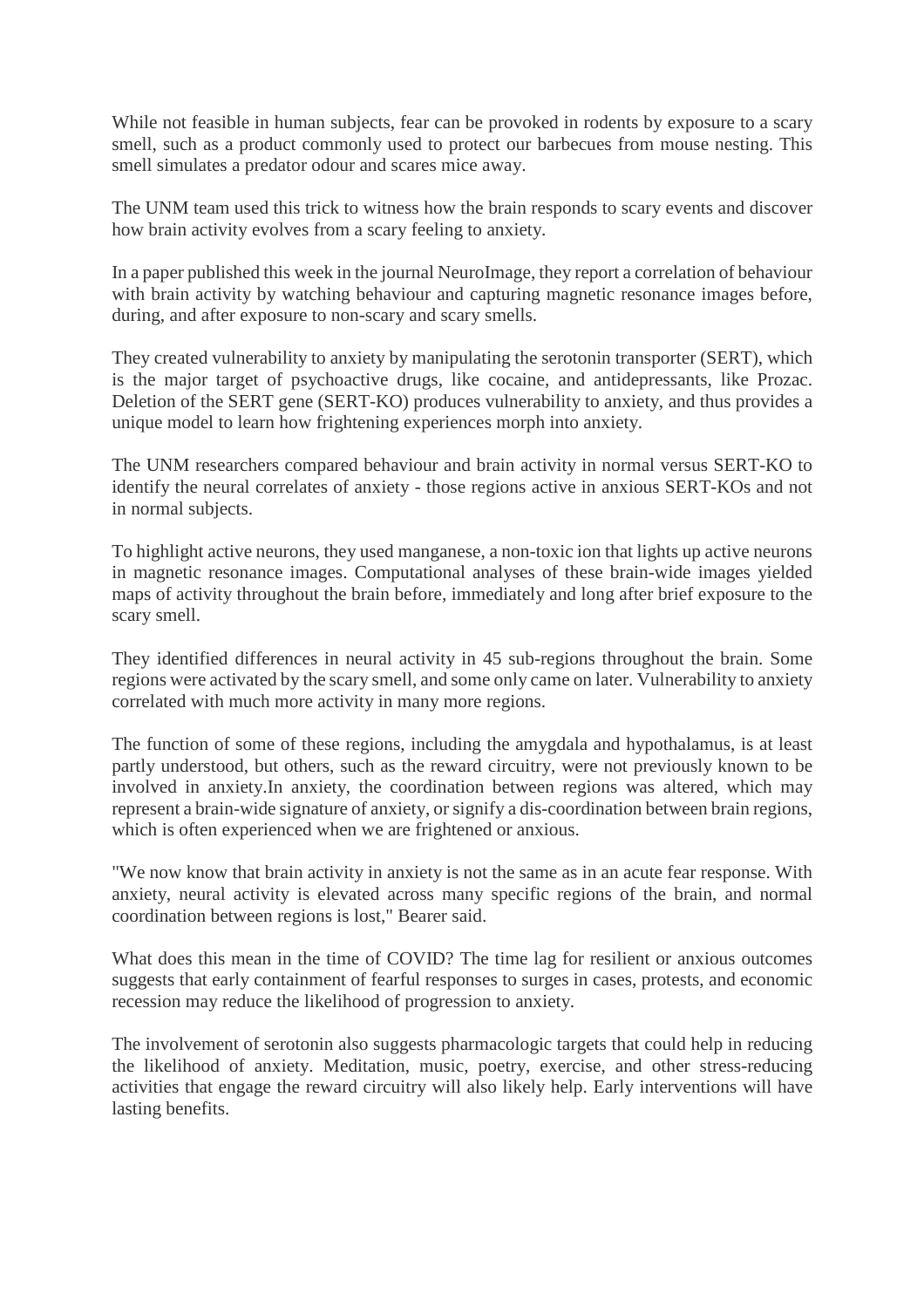#### **Corona infection (Hindstan: 2020714)**

https://epaper.livehindustan.com/imageview 194677 86175556 4 1 14-07-2020 4 i 1 sf.html

# संक्रमण के 1246 नए केस आए, १३४४ स्वस्थ हुए

नई दिल्ली | वरिष्ट संवाददाता

दिल्ली में सोमवार को 1246 नए कोरोना संक्रमित मरीज मिले, हालांकि इस दौरान 1344 कोरोना पीड़ित ठीक भी हो गए। वहीं 40 लोगों की कोरोना संक्रमण से मौत भी हो गई।

दिल्ली में सोमवारको जांचे गए 10 फीसदी सैंपल पॉजिटिव मिले हैं। सोमवार को आए 1246 नए मामलों के साथ कोरोना के मामले 1,13,740 हो गए। वहीं 1344 मरीज कोरोना संक्रमण से उबर गए। दिल्ली में अब तक

## रिपोर्ट

- 40 लोगों की कोरोना के संक्रमण के कारण मौत हो गई
- 91 हजार से अधिक मरीज अब तक कोरोना से उबर चुके हैं

91312 मरीज कोरोना से जंग जीत चुके हैं।दिल्ली में सोमवार तक कोरोना के कुल 19017 सक्रिय मरीज मौजूद हैं। 4309 मरीज दिल्ली के विभिन्न अस्पतालों में भर्ती हैं, जबकि 11170 मरीज घर पर आइसोलेशन में हैं।